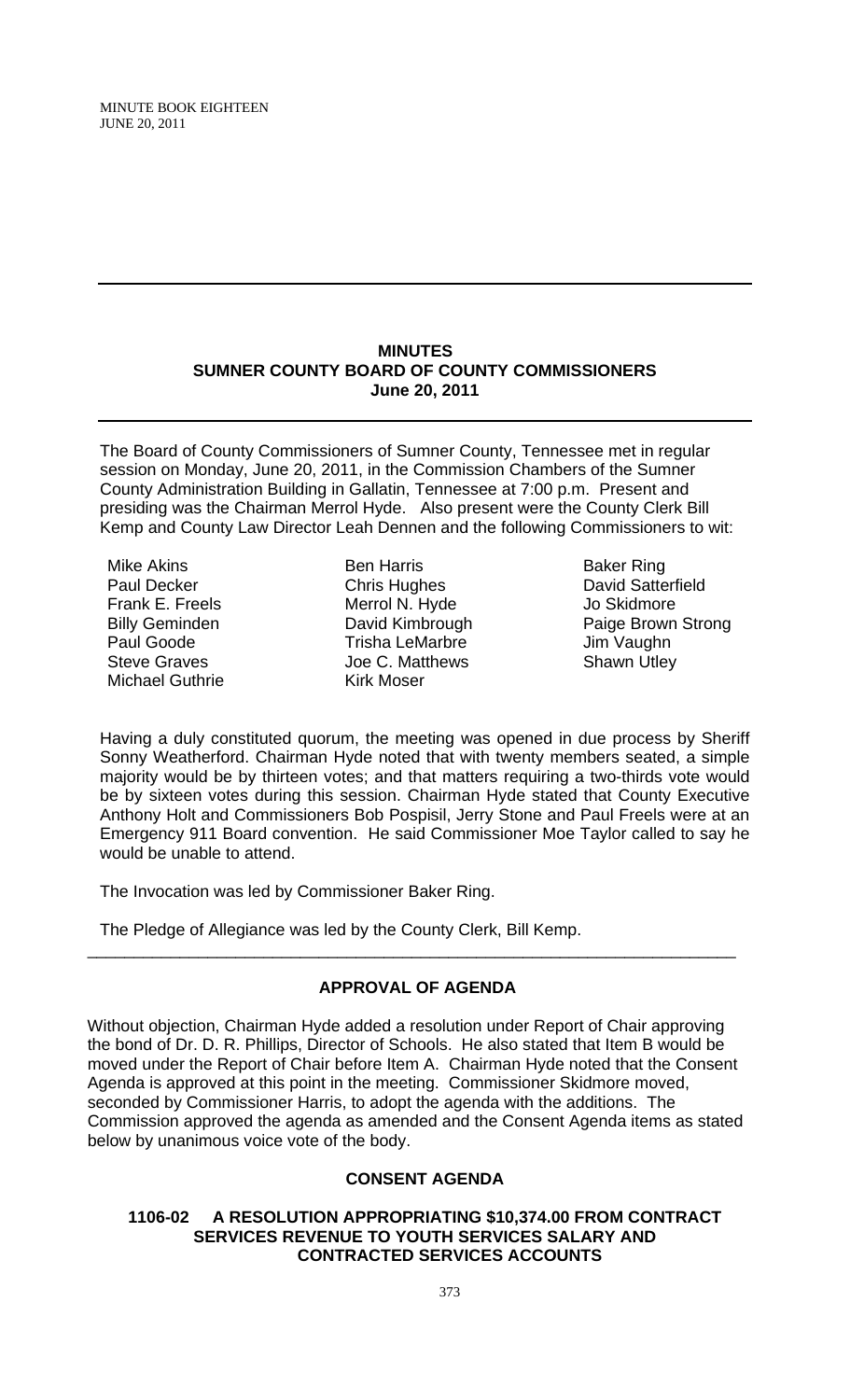**BE IT RESOLVED** by the Sumner County Board of County Commissioners meeting in regular session on this the  $20<sup>th</sup>$  day of June, 2011 that this body hereby appropriates \$10,374.00, in pass through funds, from the Contract Services Revenue to Youth Services Salary and Contracted services accounts as shown on the attachment herewith.

### **1106-03 A RESOLUTION APPROPRIATING \$829.00 AS PASS-THROUGH FUNDS TO VARIOUS ACCOUNTS OF THE SUMNER COUNTY EMERGENCY MANAGEMENT BUDGET**

 **BE IT RESOLVED** by the Sumner County Board of County Commissioners meeting in regular session on this the 20th day of June, 2011 that this body does hereby appropriate \$829.00 as pass-through funds to various accounts of the Sumner County Emergency Management Budget as shown on the attachment herewith.

#### **1106-04 A RESOLUTION APPROPRIATING \$1,899.32 FROM CONTRIBUTIONS TO VARIOUS ACCOUNTS OF THE WESTMORELAND PUBLIC LIBRARY**

**\_\_\_\_\_\_\_\_\_\_\_\_\_\_\_\_\_\_\_\_\_\_\_\_\_\_\_\_\_\_\_\_\_\_\_\_\_\_\_\_\_\_\_\_\_\_\_\_\_\_\_\_\_\_\_\_\_\_\_\_\_\_\_\_**

 **BE IT RESOLVED** by the Sumner County Board of County Commissioners meeting in regular session on this the  $20<sup>th</sup>$  day of June, 2011, that this body hereby appropriates \$1,899.32 from contributions to various accounts of the Westmoreland Public Library as shown on the attachment herewith.

#### **1106-05 A RESOLUTION APPROPRIATING, \$13,709.70 FROM COUNTY GENERAL FUND RESERVE TO RESOURCE AUTHORITY BUDGET**

**\_\_\_\_\_\_\_\_\_\_\_\_\_\_\_\_\_\_\_\_\_\_\_\_\_\_\_\_\_\_\_\_\_\_\_\_\_\_\_\_\_\_\_\_\_\_\_\_\_\_\_\_\_\_\_\_\_\_\_\_\_\_\_\_**

**BE IT RESOLVED** from the Sumner County Board of County Commissioners meeting in regular session on this the  $20<sup>th</sup>$  day of June, 2011 that this body does hereby appropriates, \$13,709.70 from County General Fund Reserve to Resource Authority budget.

**\_\_\_\_\_\_\_\_\_\_\_\_\_\_\_\_\_\_\_\_\_\_\_\_\_\_\_\_\_\_\_\_\_\_\_\_\_\_\_\_\_\_\_\_\_\_\_\_\_\_\_\_\_\_\_\_\_\_\_\_\_\_\_\_** 

## **1106-06 A RESOLUTION AMENDING THE HEALTH DEPARTMENT DGA GRANT**

**BE IT RESOLVED** by the Sumner County Board of County Commissioners meeting in regular session on this the  $20<sup>th</sup>$  day of June, 2011, that this body hereby amends the Health Department DGA Grant as pass through funds and adjusts total grant budget fund to amounts as shown on the attachment herewith.

## **1106-07 A RESOLUTION APPROVING THE FISCAL YEAR 2010-2011 SUMNER COUNTY BOARD OF EDUCATION GENERAL PURPOSE SCHOOL FUND BUDGET AMENDMENTS PENDING APPROVAL BY BOARD OF EDUCATION AT MEETING ON JUNE 21ST**

**\_\_\_\_\_\_\_\_\_\_\_\_\_\_\_\_\_\_\_\_\_\_\_\_\_\_\_\_\_\_\_\_\_\_\_\_\_\_\_\_\_\_\_\_\_\_\_\_\_\_\_\_\_\_\_\_\_\_\_\_\_\_\_\_**

 **BE IT RESOLVED** by the Sumner County Board of County Commissioners meeting in regular session on this the  $20^{th}$  day of June, 2011, that this body hereby approves the 2010-2011 Sumner County Board of Education General Purpose School Fund budget amendments and attached herewith; and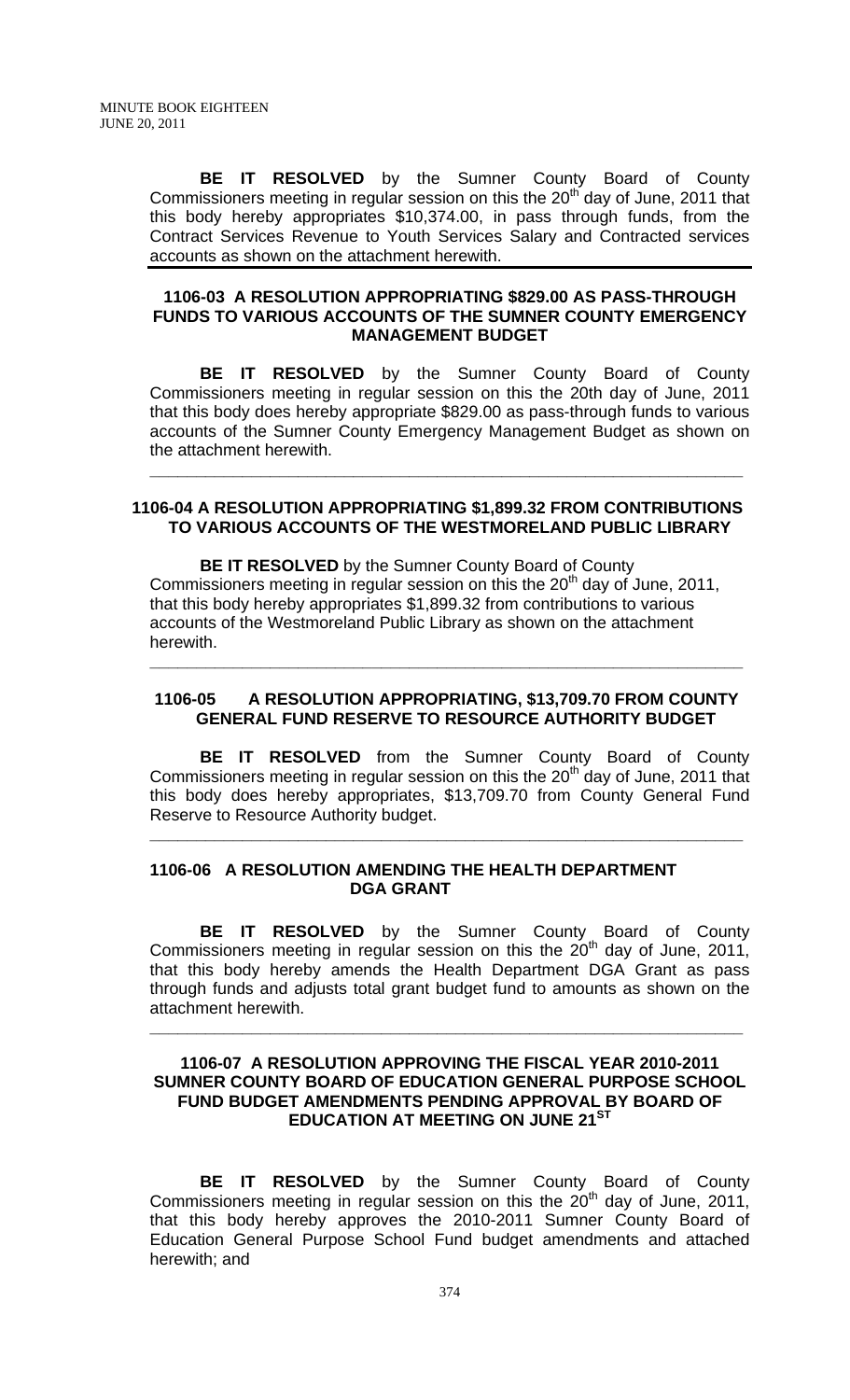**BE IT FURTHER RESOLVED** that this approval is contingent upon approval by the Sumner County Board of Education at its 21<sup>st</sup> meeting.

**\_\_\_\_\_\_\_\_\_\_\_\_\_\_\_\_\_\_\_\_\_\_\_\_\_\_\_\_\_\_\_\_\_\_\_\_\_\_\_\_\_\_\_\_\_\_\_\_\_\_\_\_\_\_\_\_\_\_\_\_\_\_\_\_**

## **1106-08 A RESOLUTION APPROVING THE FISCAL YEAR 2010-2011 SUMNER COUNTY BOARD OF EDUCATION FEDERAL PROJECT SCHOOL FUND BUDGET AMENDMENTS PENDING APPROVAL BY BOARD OF EDUCATION AT MEETING ON JUNE 21ST**

 **BE IT RESOLVED** by the Sumner County Board of County Commissioners meeting in regular session on this the  $20<sup>th</sup>$  day of June, 2011, that this body hereby approves the 2010-2011 Sumner County Board of Education Federal Project School Fund budget amendments and attached herewith; and

**BE IT FURTHER RESOLVED** that this approval is contingent upon approval by the Sumner County Board of Education at its 21<sup>st</sup> meeting.

**\_\_\_\_\_\_\_\_\_\_\_\_\_\_\_\_\_\_\_\_\_\_\_\_\_\_\_\_\_\_\_\_\_\_\_\_\_\_\_\_\_\_\_\_\_\_\_\_\_\_\_\_\_\_\_\_\_\_\_\_\_\_\_\_**

## **1106-09 A RESOLUTION APPROVING THE FISCAL YEAR 2010-2011 SUMNER COUNTY BOARD OF EDUCATION GENERAL PURPOSE SCHOOL FUND BUDGET AMENDMENTS**

 **BE IT RESOLVED** by the Sumner County Board of County Commissioners meeting in regular session on this the  $20<sup>th</sup>$  day of June, 2011, that this body hereby approves the 2010-2011 Sumner County Board of Education General Purpose School Fund Budget amendments and attachment herewith.

**\_\_\_\_\_\_\_\_\_\_\_\_\_\_\_\_\_\_\_\_\_\_\_\_\_\_\_\_\_\_\_\_\_\_\_\_\_\_\_\_\_\_\_\_\_\_\_\_\_\_\_\_\_\_\_\_\_\_\_\_\_\_\_\_**

#### **1106-10 A RESOLUTION APPROVING THE FISCAL YEAR 2010-2011 SUMNER COUNTY BOARD OF EDUCATION FEDERAL PROJECTS SCHOOL FUND BUDGET AMENDMENTS**

**BE IT RESOLVED** by the Sumner County Board of County Commissioners meeting in regular session on this the  $20<sup>th</sup>$  day of June, 2011, that this body hereby approves the 2010-2011 Sumner County Board of Education Federal Projects School Fund Budget amendments and attachment herewith.

## **1106-11 A RESOLUTION APPROVING THE FISCAL YEAR 2010-2011 SUMNER COUNTY BOARD OF EDUCATION GENERAL PURPOSE SCHOOL FUND BUDGET AMENDMENTS**

**\_\_\_\_\_\_\_\_\_\_\_\_\_\_\_\_\_\_\_\_\_\_\_\_\_\_\_\_\_\_\_\_\_\_\_\_\_\_\_\_\_\_\_\_\_\_\_\_\_\_\_\_\_\_\_\_\_\_\_\_\_\_\_\_**

 **BE IT RESOLVED** by the Sumner County Board of County Commissioners meeting in regular session on this the 20th day of June, 2011, that this body hereby approves the 2010-2011 Sumner County Board of Education General Purpose School Fund Budget amendments and attachment herewith.

**\_\_\_\_\_\_\_\_\_\_\_\_\_\_\_\_\_\_\_\_\_\_\_\_\_\_\_\_\_\_\_\_\_\_\_\_\_\_\_\_\_\_\_\_\_\_\_\_\_\_\_\_\_\_\_\_\_\_\_\_\_\_\_\_**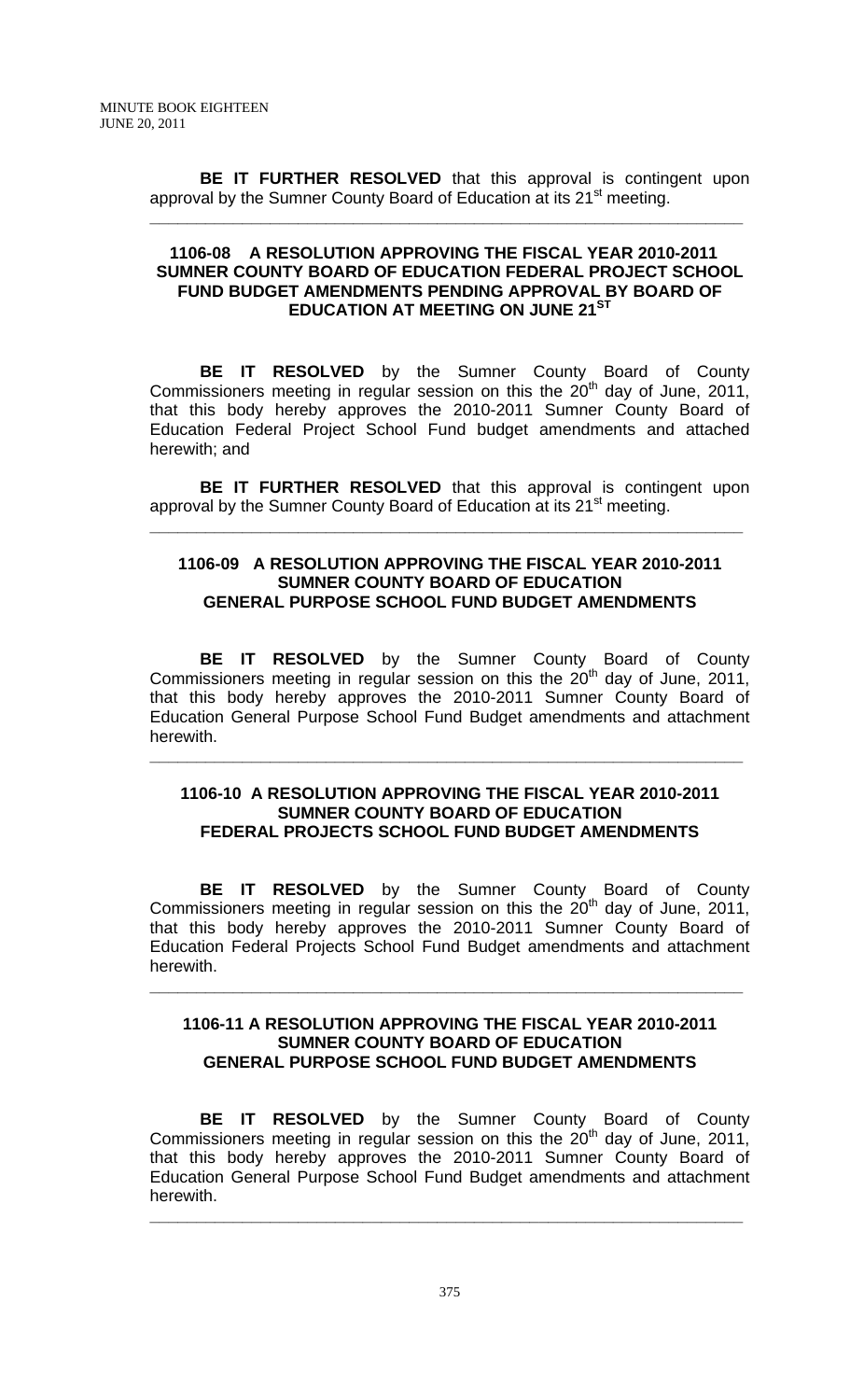## **1106-12 A RESOLUTION APPROVING THE FISCAL YEAR 2010-2011 SUMNER COUNTY HIGHWAY DEPARTMENT BUDGET AMENDMENTS AND APPROPRIATING AND/OR TRANSFERRING SUCH FUNDS AS REQUIRED**

 **BE IT RESOLVED** by the Sumner County Board of County Commissioners meeting in regular session on this the 20<sup>th</sup> day of June, 2011, that this body hereby approves the 2010-2011 Sumner County Highway Department Budget Amendments and appropriates and/or transfers such funds among the various accounts as shown on the attached schedule which is hereby incorporated as a part of this resolution.

\_\_\_\_\_\_\_\_\_\_\_\_\_\_\_\_\_\_\_\_\_\_\_\_\_\_\_\_\_\_\_\_\_\_\_\_\_\_\_\_\_\_\_\_\_\_\_\_\_\_\_\_\_\_\_\_\_\_\_\_\_\_\_\_\_\_\_\_\_\_\_\_\_\_\_\_\_\_\_\_\_\_\_\_\_\_

## **1106-13 A RESOLUTION DECLARING ITEMS FROM EMERGENCY MEDICAL SERVICES AS SURPLUS OR SALVAGE AND AUTHORIZING DISPOSAL OR SALE OF SAME PURSUANT TO EXISITINGPOLICIES AND PROCEDURES**

 **BE IT RESOLVED** by the Sumner County Board of County Commissioners meeting in regular session on this the  $20<sup>th</sup>$  day of June, 2011 that this body does hereby declares various items from Emergency Medical Services as surplus or salvage and authorizes the same pursuant to state law and existing policies and procedures as shown on the attachments herewith.

## **1106-14 A RESOLUTION DECLARING VARIOUS ITEMS FROM THE COUNTY LAW DIRECTOR'S OFFICE AS SURPLUS PROPERTY AND AUTHORIZING DISPOSAL OR SALE OF SAME PURSUANT TO EXISTING POLICIES AND PROCEDURES**

**\_\_\_\_\_\_\_\_\_\_\_\_\_\_\_\_\_\_\_\_\_\_\_\_\_\_\_\_\_\_\_\_\_\_\_\_\_\_\_\_\_\_\_\_\_\_\_\_\_\_\_\_\_\_\_\_\_\_\_\_\_\_\_\_**

**BE IT RESOLVED** by the Sumner County Board of County Commissioners meeting in regular session on this the  $20<sup>th</sup>$  day of June, 2011, that this body hereby declares various items from the County Law Director's Office as surplus as shown on the attachment; and

**BE IT FURTHER RESOLVED** that the disposal or sale of the same is authorized pursuant to existing policies and procedures.

**\_\_\_\_\_\_\_\_\_\_\_\_\_\_\_\_\_\_\_\_\_\_\_\_\_\_\_\_\_\_\_\_\_\_\_\_\_\_\_\_\_\_\_\_\_\_\_\_\_\_\_\_\_\_\_\_\_\_\_\_\_\_\_\_**

## **1106-15 A RESOLUTION DECLARING VARIOUS ITEMS FROM THE REGISTER OF DEEDS OFFICE AS SURPLUS PROPERTY AND AUTHORIZING DISPOSAL OR SALE OF SAME PURSUANT TO EXISTING POLICIES AND PROCEDURES**

**BE IT RESOLVED** by the Sumner County Board of County Commissioners meeting in regular session on this the  $20<sup>th</sup>$  day of June, 2011, that this body hereby declares various items from the Register of Deeds Office as surplus as shown on the attachment; and

**BE IT FURTHER RESOLVED** that the disposal or sale of the same is authorized pursuant to existing policies and procedures.

**\_\_\_\_\_\_\_\_\_\_\_\_\_\_\_\_\_\_\_\_\_\_\_\_\_\_\_\_\_\_\_\_\_\_\_\_\_\_\_\_\_\_\_\_\_\_\_\_\_\_\_\_\_\_\_\_\_\_\_\_\_\_\_\_**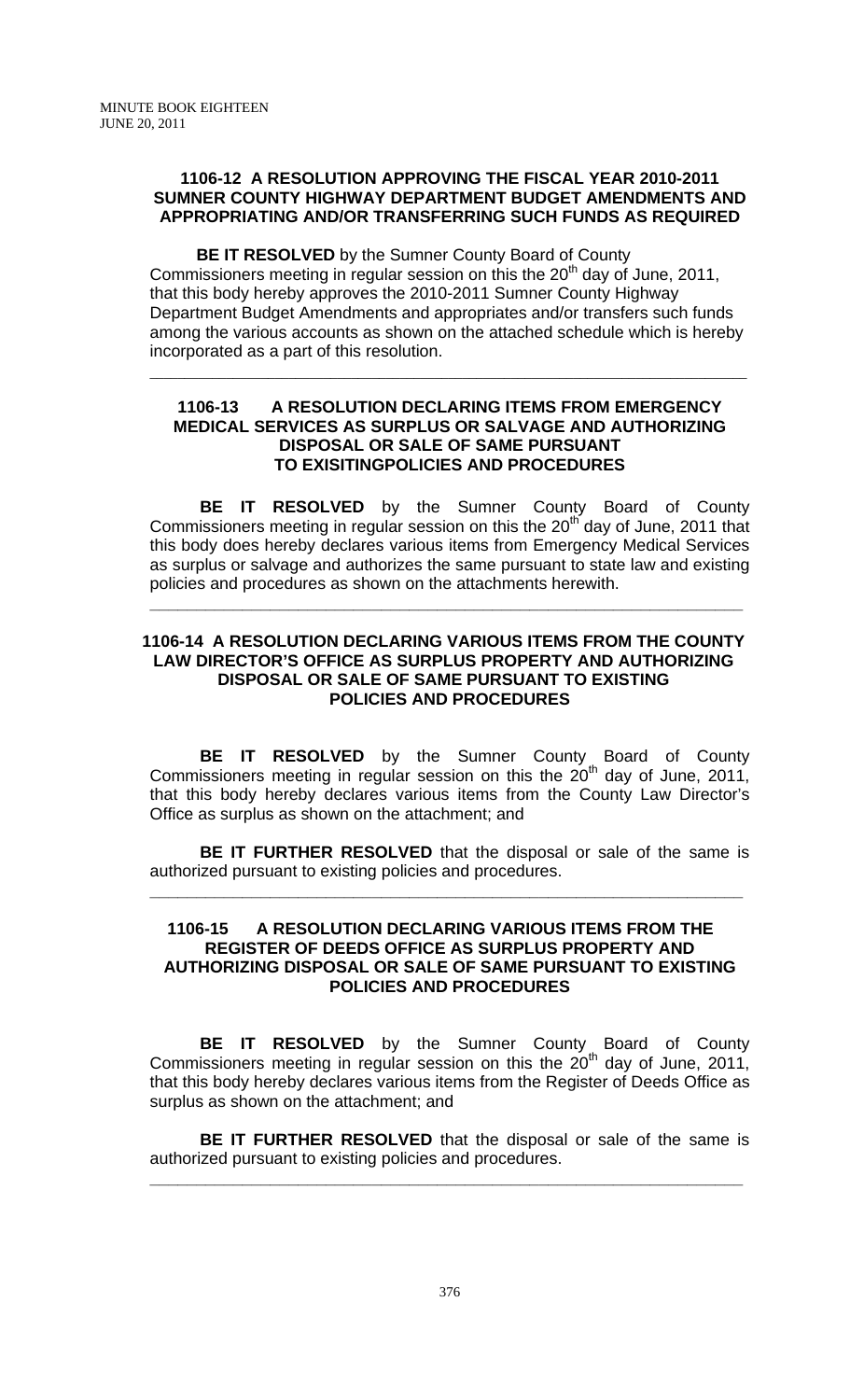#### **1106-16 A RESOLUTION DECLARING VARIOUS ITEMS FROM THE FINANCE DEPARTMENT AS SURPLUS AND AUTHORIZING DISPOSAL OR SALE OF SAME PURSUANT TO EXISITING POLICIES AND PROCEDURES**

 **BE IT RESOLVED** by the Sumner County Board of County Commissioners meeting in regular session on this the  $20<sup>th</sup>$  day of June, 2011 that this body does hereby declare various items from the Finance Department as surplus as shown on the attachment; and

**BE IT FURTHER RESOLVED,** that the disposal or sale of the same is authorized pursuant to existing policies and procedures.

**\_\_\_\_\_\_\_\_\_\_\_\_\_\_\_\_\_\_\_\_\_\_\_\_\_\_\_\_\_\_\_\_\_\_\_\_\_\_\_\_\_\_\_\_\_\_\_\_\_\_\_\_\_\_\_\_\_\_\_\_\_\_\_\_**

#### **1106-17 A RESOLUTION DECLARING VARIOUS ITEMS FROM THE HENDERSONVILLE LIBRARY AS SURPLUS AND AUTHORIZING DISPOSAL OR SALE OF SAME PURSUANT TO EXISITING POLICIES AND PROCEDURES**

 **BE IT RESOLVED** by the Sumner County Board of County Commissioners meeting in regular session on this the  $20<sup>th</sup>$  day of June, 2011 that this body does hereby declare the items from the Hendersonville Library as surplus or salvage as shown on the attachment; and

**BE IT FURTHER RESOLVED,** that the disposal or sale of the same is authorized pursuant to existing policies and procedures.

**\_\_\_\_\_\_\_\_\_\_\_\_\_\_\_\_\_\_\_\_\_\_\_\_\_\_\_\_\_\_\_\_\_\_\_\_\_\_\_\_\_\_\_\_\_\_\_\_\_\_\_\_\_\_\_\_\_\_\_\_\_\_\_\_**

## **1106-18 A RESOLUTION DECLARING A HP PRINTER AS SURPLUS AND AUTHORIZING SALE OF SAME PURSUANT TO EXISITING POLICIES AND PROCEDURES FOR THE DATA PROCESSING DEPARTMENT**

 **BE IT RESOLVED** by the Sumner County Board of County Commissioners meeting in regular session on this the  $20<sup>th</sup>$  day of June, 2011 that this body does hereby declare a HP Printer from the Data Processing Department as surplus as shown on the attachment herewith; and

**BE IT FURTHER RESOLVED,** that the sale of the same is authorized pursuant to existing policies and procedures.

## **1106-19 A RESOLUTION ACCEPTING CHRIS DRIVE AS A COUNTY ROAD**

\_\_\_\_\_\_\_\_\_\_\_\_\_\_\_\_\_\_\_\_\_\_\_\_\_\_\_\_\_\_\_\_\_\_\_\_\_\_\_\_\_\_\_\_\_\_\_\_\_\_\_\_\_\_\_\_\_\_\_\_\_\_\_\_

**BE IT RESOLVED** by the Sumner County Board of County Commissioners meeting in regular session on this the 20<sup>th</sup> day of June, 2011, that this body hereby accepts Chris Drive as a Class I County Road, being 0.27 miles in length beginning at Existing Chris Drive and ending at a dead end at a cul de sac and subject to conveyance of a fifty foot (50') right-of-way and a twenty-two foot (22') road bed; and

**BE IT FURTHER RESOLVED** that said road be added to the official Road List. **\_\_\_\_\_\_\_\_\_\_\_\_\_\_\_\_\_\_\_\_\_\_\_\_\_\_\_\_\_\_\_\_\_\_\_\_\_\_\_\_\_\_\_\_\_\_\_\_\_\_\_\_\_\_\_\_\_\_\_\_\_\_\_\_**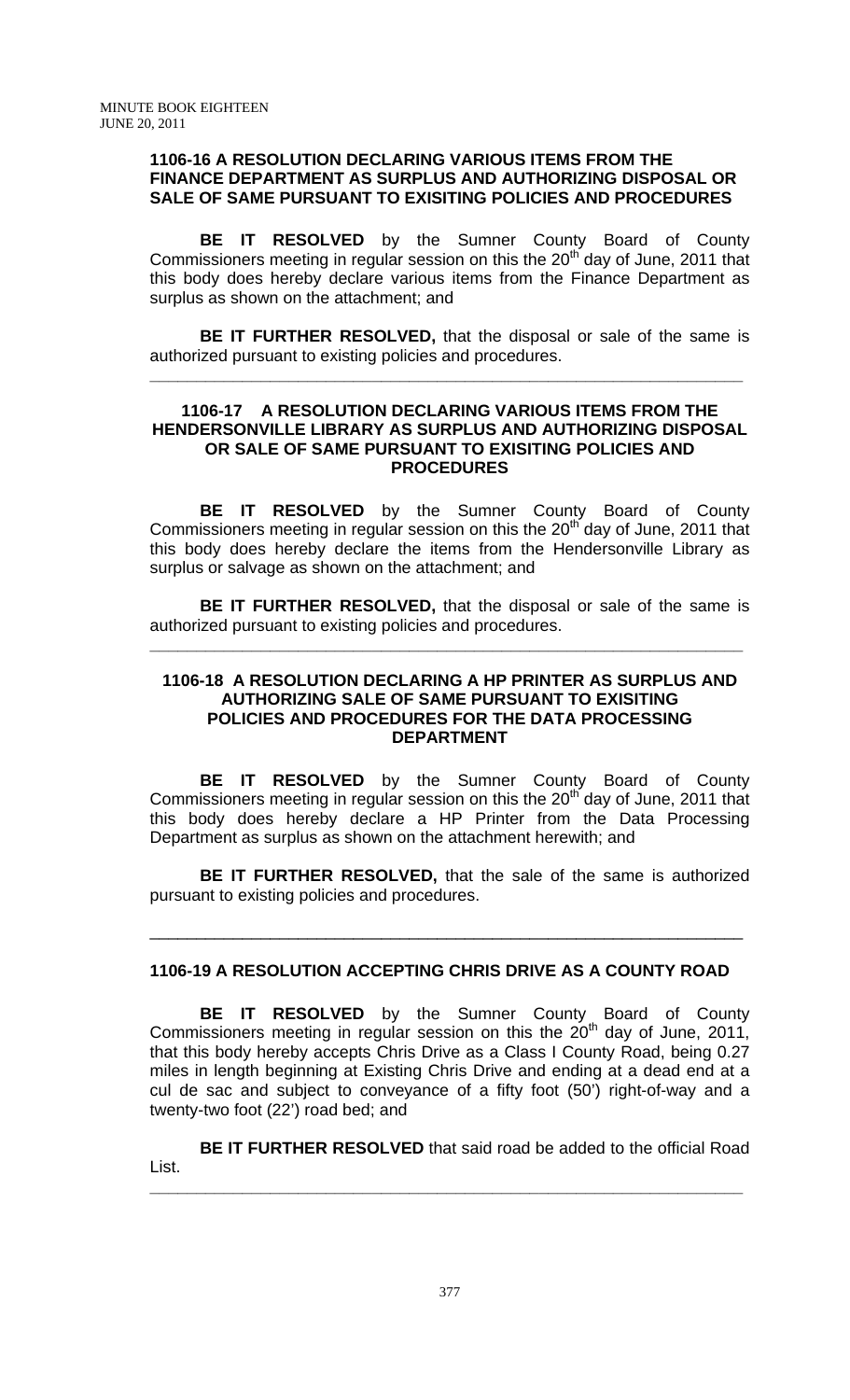#### **1106-20 A RESOLUTION AUTHORIZING SUBMISSION OF AN APPLICATION FOR LITTER AND TRASH COLLECTING GRANT FROM THE TENNESSEE DEPARTMENT OF TRANSPORTATION, AUTHORIZING THE ACCEPTANCE OF SAID GRANT AND ALLOWING THE COUNTY EXECUTIVE, THE HIGHWAY SUPERINTENDENT AND THE COUNTY LAW DIRECTOR TO EXECUTE THE NECESSARY DOCUMENTS FOR ACCEPTANCE**

**WHEREAS,** the Sumner County Highway Department intends to apply for a Litter and Trash Collecting Grant from the Tennessee Department of Transportation; and

**WHEREAS**, the contract for the grant will impose certain legal obligations upon the Sumner County Highway Department.

**NOW, THEREFORE, BE IT RESOLVED** by the Sumner County Board of County Commissioners meeting in regular session on this the  $20<sup>th</sup>$  day of June, 2011 that the Highway Superintendent is authorized to apply on behalf of the Sumner County Highway Department for a Litter and Trash Collecting Grant from the Tennessee Department of Transportation; and

**BE IT FURTHER RESOLVED**, that should said application be approved by the Tennessee Department of Transportation, then the County Executive, the Highway Superintendent and County Law Director are authorized to execute contracts or other necessary documents which may be required to signify acceptance of the Litter and Trash Collecting Grant by the Sumner County Highway Department.

#### **1106-21 A RESOLUTION APPROVING THE BOND OF BRIAN STANLEY, SEVENTH DISTRICT CONSTABLE, SUMNER COUNTY, TENNESSEE**

**\_\_\_\_\_\_\_\_\_\_\_\_\_\_\_\_\_\_\_\_\_\_\_\_\_\_\_\_\_\_\_\_\_\_\_\_\_\_\_\_\_\_\_\_\_\_\_\_\_\_\_\_\_\_\_\_\_\_\_\_\_\_\_\_**

**BE IT RESOLVED** by the Sumner County Board of County Commissioners meeting in regular session on this the  $20<sup>th</sup>$  day of June, 2011, that this body hereby approves the bond of Brian Stanley, Seventh District Constable of Sumner County, Tennessee.

## **1106-22 A RESOLUTION ADOPTING THE STRATEGIC ECONOMIC DEVELOPMENT PLAN WITH ACCEPTANCE OF THE BI-ANNUAL REPORT**

**\_\_\_\_\_\_\_\_\_\_\_\_\_\_\_\_\_\_\_\_\_\_\_\_\_\_\_\_\_\_\_\_\_\_\_\_\_\_\_\_\_\_\_\_\_\_\_\_\_\_\_\_\_\_\_\_\_\_\_\_\_\_\_\_**

 **WHEREAS,** the Three-Star Program was developed to meet the needs and challenges of the evolving economic environment in urban and rural communities and to partner with communities to create opportunities for sustained economic growth; and

. **WHEREAS,** communities seeking certification as a Three-Star community must meet certain criteria, including the adoption of a five-year strategic economic development plan; and

**WHEREAS,** in achieving the mission of the Three-Star Program, the Department of Economic and Community Development commits to assist communities in developing and implementing a strategic economic plan;

**NOW, THEREFORE, BE IT RESOLVED** by the Sumner County Board of County Commissioners meeting in regular session on this the  $20<sup>th</sup>$  day of June, 2011, that: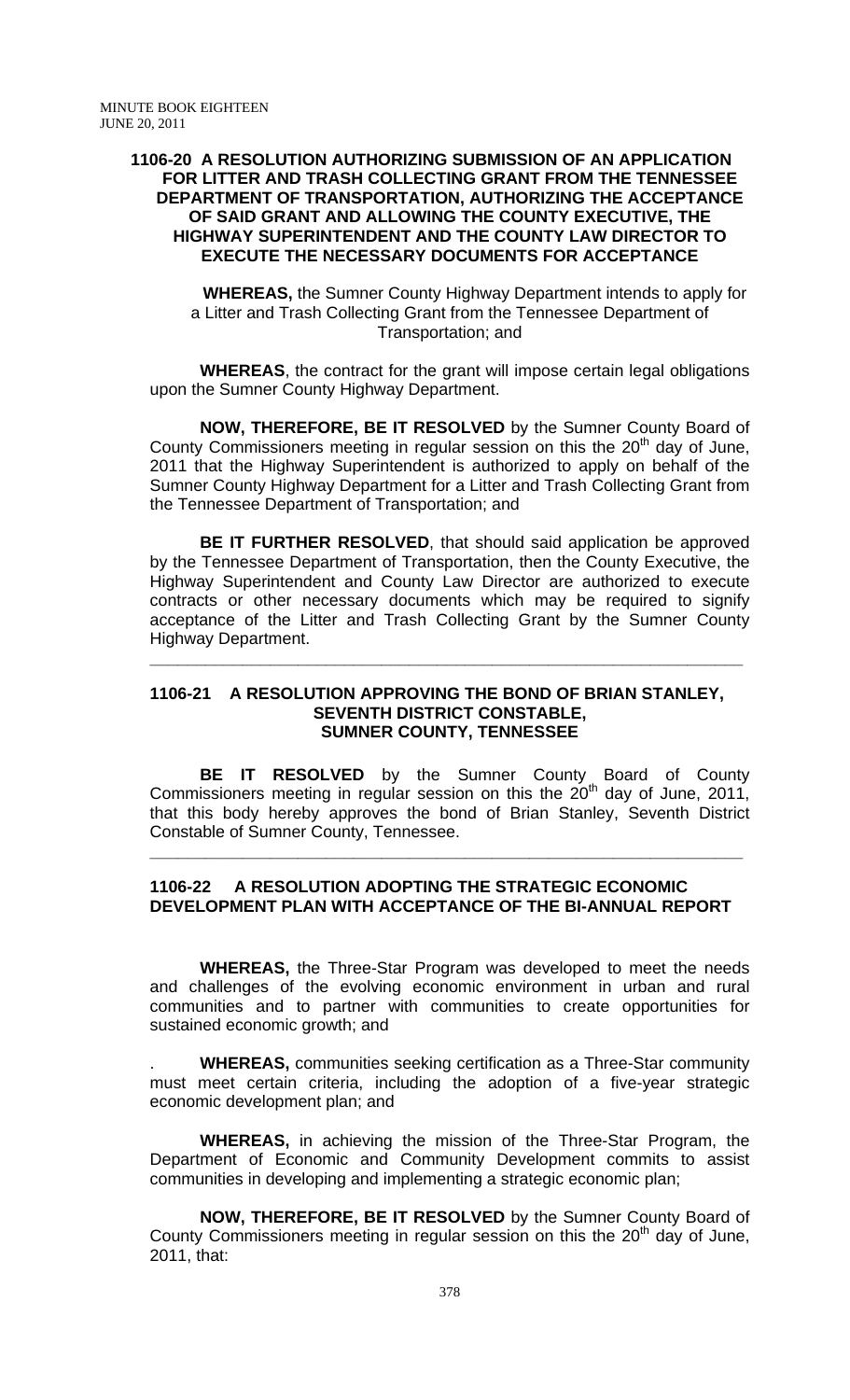**SECTION 1.** The legislative body of Sumner County declares that the county has adopted a five-year strategic economic development plan to be updated annually; and

**SECTION 2.** The strategic economic development plan includes the county's economic goals in promoting economic growth, a plan to accomplish those goals and a projected timeline in achieving those goals; and

**SECTION 3.** The strategic economic development plan addresses the county's goals pertaining to existing industry, manufacturing recruitment, workforce development, retail/service, tourism, agriculture, infrastructure assessment and educational assessment.

**BE IT FURTHER RESOLVED** that this body accepts the biannual Report attached herewith.

**\_\_\_\_\_\_\_\_\_\_\_\_\_\_\_\_\_\_\_\_\_\_\_\_\_\_\_\_\_\_\_\_\_\_\_\_\_\_\_\_\_\_\_\_\_\_\_\_\_\_\_\_\_\_\_\_\_\_\_\_\_\_\_\_**

## **PROPERTY TAX REFUNDS**

The following property tax refunds were included on the Consent Agenda:

Tax Refunds:

- John L. and Rebecca A. Merrick (refund)  $$252.26$
- Gary R. etux Joan C. Weaver-forgive interest and penalty of \$221.44

 **\_\_\_\_\_\_\_\_\_\_\_\_\_\_\_\_\_\_\_\_\_\_\_\_\_\_\_\_\_\_\_\_\_\_\_\_\_\_\_\_\_\_\_\_\_\_\_\_\_\_\_\_\_\_\_\_\_\_\_\_\_\_\_\_\_\_** 

• Doug Kennedy – allow payment of sums toward 2009 taxes

 Chairman Hyde declared the Consent Agenda approved by the body on the first and final reading.

## **APPROVAL OF MINUTES**

 The minutes for the meeting of this body held on May 18, 2011, and recorded in the office of the Clerk, Bill Kemp, were approved by voice vote after Commissioner Satterfield made the motion, seconded by Commissioner Akins.

## **RECOGNITION OF THE PUBLIC**

 Chairman Hyde opened the floor to allow the public to speak concerning any matter on the agenda.

 Kip Puryear, a retired Wilson County Superintendent of Schools, who worked under the Financial Management Act of 1981 said it took away the authority of the Director of Schools and the Board of Education but not the responsibility for the school system. He urged the Commission to repeal the Act.

Brenda Payne of 1029 N. Sugartree Lane appealed to the Commission to repeal the 1981 Financial Management Act to allow the new Director of Schools to operate without hampering him with this law.

Debra Maggart of 112 Labar Drive in Hendersonville, 45<sup>th</sup> State Representative, clarified that the 1981 Financial Management Act, stating that the Act would create a situation whereby the Board of Education could not enter into contracts taking away its authority. She urged the Commission to rescind this act and create one best suited for Sumner County.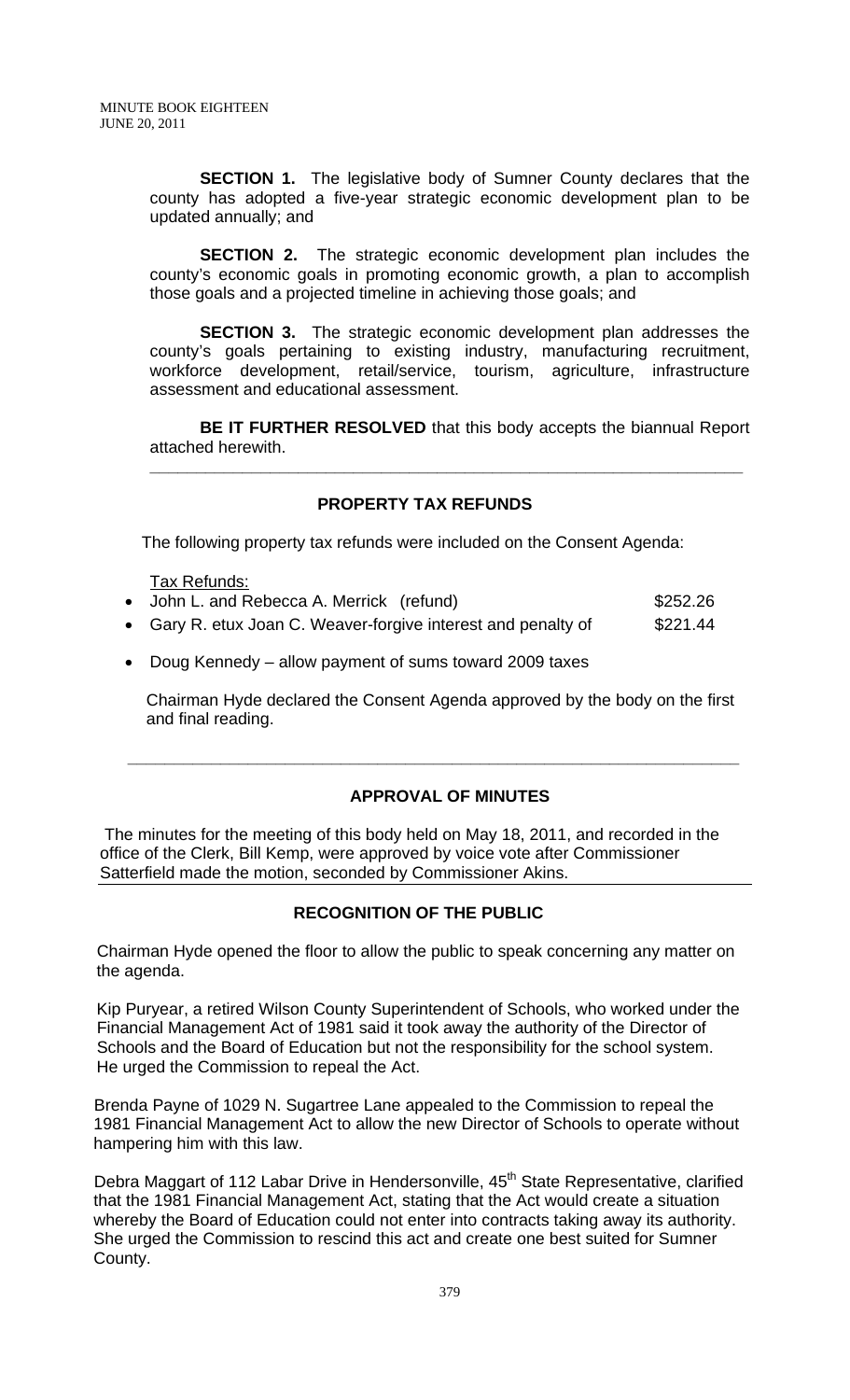MINUTE BOOK EIGHTEEN JUNE 20, 2011

Doug Bodary with the County Technical Assistance Service (CTAS) talked about the financial aspects and the cost savings associated with the 1981 Financial Management Act.

Wesley Roberts who has been working in State education finance for eight years made himself available for questions.

Don Long, Chairman of the Board of Education, of 132 Wynbrooke Trace in Hendersonville, requested the Commission to cooperate with the Board and the new Director of Schools to create a system together and rescind the 1981 Act.

Del Phillips, Sumner County Director of Schools, spoke to the Commission and thanked them for their work.

With no one else wishing to speak, recognition of the public was closed.

# **REPORT OF THE CHAIR**

\_\_\_\_\_\_\_\_\_\_\_\_\_\_\_\_\_\_\_\_\_\_\_\_\_\_\_\_\_\_\_\_\_\_\_\_\_\_\_\_\_\_\_\_\_\_\_\_\_\_\_\_\_\_\_\_\_\_\_\_\_\_\_\_\_\_\_\_\_

Commissioner Ring distributed Certificates of Recognition to the valedictorians in Sumner County. Upon motion of Commissioner Ring, seconded by Commissioner Kimbrough, the Commission voted unanimously to honor the following: Morgan Parker, Chelsey Lauren Kennedy, Jonathan Lucas Byrd, James Smith, Chistopher O'Neal, Alexander M. Heflin, Clayton Crawley, Amelia Mimms, Lydia Kathryn Ethridge, Brittany Leann Hauskins, Christina Ying Ramsey, Christina Randa Zeidon and Branson Wade Lankster.

\_\_\_\_\_\_\_\_\_\_\_\_\_\_\_\_\_\_\_\_\_\_\_\_\_\_\_\_\_\_\_\_\_\_\_\_\_\_\_\_\_\_\_\_\_\_\_\_\_\_\_\_\_\_\_\_\_\_\_\_\_\_\_\_\_\_\_\_\_\_\_

Commissioner Kimbrough read the following resolution into the record:

## **A RESOLUTION HONORING MR. KIM (KIM) KIHYON**

 **WHEREAS,** Mr. Kim Kihyon, after an amazing life that has taken him around the world and given him a wife and three children, presently serves as a Supervisor of Food and Nutrition at Hendersonville Medical Center and was recently honored by the Rotary International as a recipient of one of the Rotary International Service Above Self Awards; and

 **WHEREAS,** Mr. Kihyon is to be commended and recognized for his leadership, dedication and contributions he has made serving those in need at a local, national and international level; and

 **WHEREAS,** thanks to the efforts of Mr. Kihyon, the lives of countless persons have been positively enriched.

 **NOW, THEREFORE BE IT RESOLVED** by the Sumner County Board of County Commissioners meeting in regular session on this the  $20<sup>th</sup>$  day of June, 2011, that this body does hereby expresses its appreciation and gratitude for the many years of service and dedication of Mr. Kim Kihyon and this body urges all the citizens of Sumner County to acknowledge the accomplishments and contributions made by Mr. Kim Kihyon to Sumner County; and

**BE IT FURTHER RESOLVED** that this resolution is to be spread on the minutes of this body and the Clerk is to provide a copy of this resolution to Mr. Kim Kihyon.

\_\_\_\_\_\_\_\_\_\_\_\_\_\_\_\_\_\_\_\_\_\_\_\_\_\_\_\_\_\_\_\_\_\_\_\_\_\_\_\_\_\_\_\_\_\_\_\_\_\_\_\_\_\_\_\_\_\_\_\_\_\_\_\_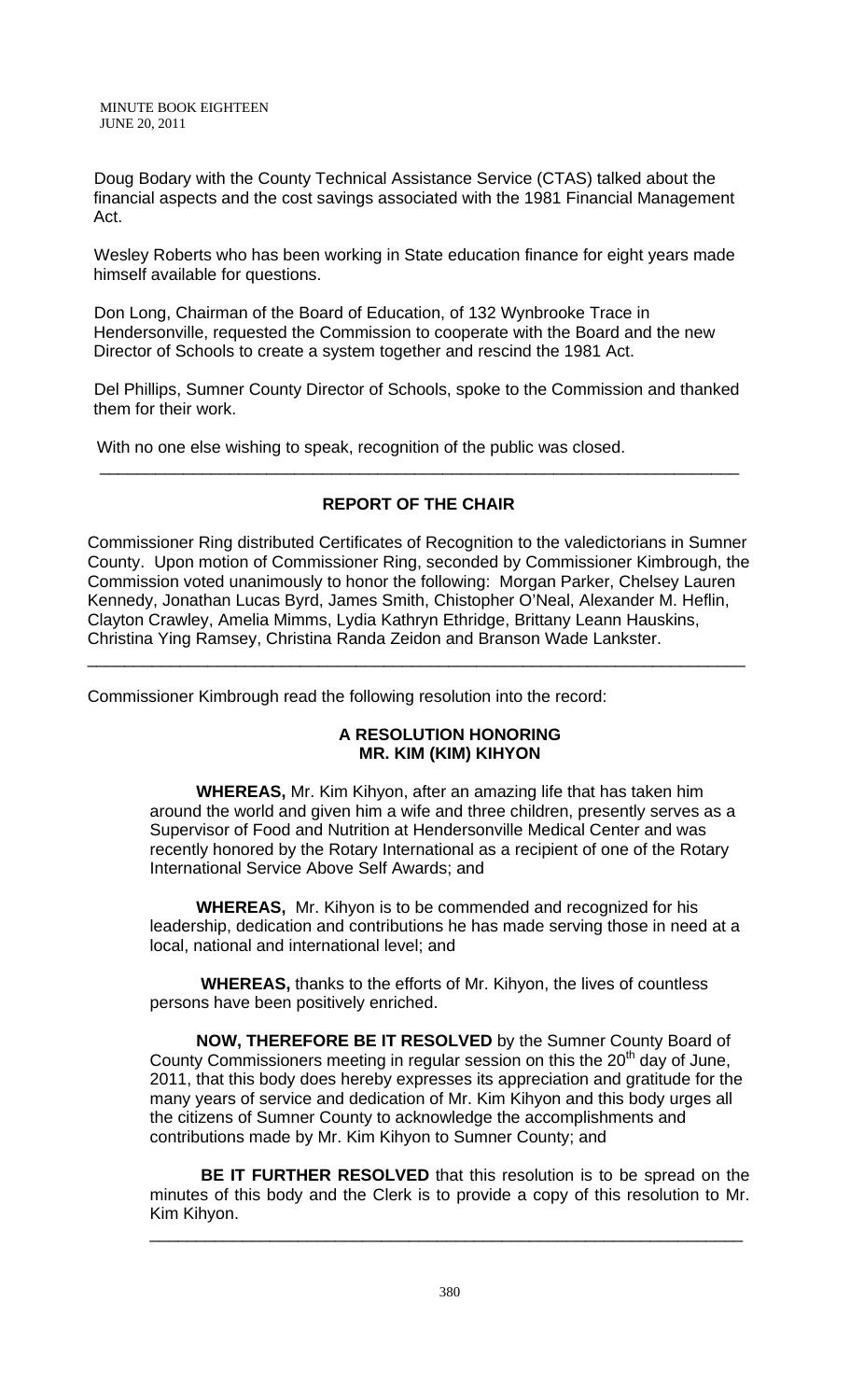Upon motion of Commissioner Kimbrough, seconded by Commissioner Vaughn, the Commission voted to approve the Certificate of Recognition honoring Mr. Kihyon.

Commissioner LeMarbre read the following resolution into the record:

\_\_\_\_\_\_\_\_\_\_\_\_\_\_\_\_\_\_\_\_\_\_\_\_\_\_\_\_\_\_\_\_\_\_\_\_\_\_\_\_\_\_\_\_\_\_\_\_\_\_\_\_\_\_\_\_\_\_\_\_\_\_\_\_\_\_\_\_\_\_\_\_\_\_\_\_\_\_\_\_\_\_\_\_\_\_

# **A RESOLUTION HONORING THE BEECH HIGH SCHOOL LADY BUCS SOFTBALL TEAM**

**WHEREAS,** the Beech High School Lady Bucs Softball Team, led by Coaches David Woods, Kristi Utley, and Wayne Smith, have ended their season with a Class AAA State Softball Tournament championship; and

**WHEREAS,** the win gave Beech High School Lady Bucs Softball Team its fourth state title and through their hard work and recognition have been an inspiration to others; and

**WHEREAS,** the Beech High School Lady Bucs Softball Team: Ashtin Banks, Jule Kranz, Katie Dyer, Haleigh Yates, Shelby Willis, Grace Bowers, Alex Banks, Kassydi Montgomery, Ramona Leger, Kassidy McCoy, Sheridan Allen, Hunter Rogers, Gracie Woodis, C.J. McLain, Heather Montgomery, and Taylor Hayden have played with pride and by their outstanding abilities and efforts have brought honor to themselves, their school and this county.

**NOW, THEREFORE BE IT RESOLVED** by the Sumner County Board of County Commissioners meeting in regular session on this the  $20<sup>th</sup>$  day of June, 2011, that this body does hereby congratulate Coaches David Woods, Kristi Utley and Wayne Smith and the entire Beech High School Lady Bucs Softball Team for their outstanding season; and

**BE IT FURTHER RESOLVED** that this resolution is to be spread on the minutes of this body and the Clerk is to provide a copy of this resolution to the Beech High School Lady Bucs Softball Team.

Upon motion of Commissioner LeMarbre, seconded by Commissioner Skidmore, the Commission voted to approve the Certificate of Recognition honoring the Beech High School Lady Bucs Softball Team.

\_\_\_\_\_\_\_\_\_\_\_\_\_\_\_\_\_\_\_\_\_\_\_\_\_\_\_\_\_\_\_\_\_\_\_\_\_\_\_\_\_\_\_\_\_\_\_\_\_\_\_\_\_\_\_\_\_\_\_\_\_\_\_\_\_\_\_\_\_\_\_\_\_\_\_\_\_\_\_\_\_\_\_\_\_\_

**\_\_\_\_\_\_\_\_\_\_\_\_\_\_\_\_\_\_\_\_\_\_\_\_\_\_\_\_\_\_\_\_\_\_\_\_\_\_\_\_\_\_\_\_\_\_\_\_\_\_\_\_\_\_\_\_\_\_\_\_\_\_\_\_**

Clerk Kemp read the following notice into the record:

## **NOTICE OF SPECIAL ELECTION FOR THE OFFICE OF CONSTABLE FOR THE 9TH DISTRICT**

Pursuant to the Tennessee Constitution as well as the pertinent Tennessee Code Annotated Sections, notice is hereby given that on **Monday, June 20<sup>th</sup>, 2011, at approximately 7:00 p.m.** (local time), the Sumner County Board of County Commissioners shall assemble in the Commission Chambers of the Sumner County Administration Building, 355 North Belvedere Drive, Gallatin, Sumner County, Tennessee, with respect to filling the vacancy in the **Office of**  Constable for the 9<sup>th</sup> District created by the resignation of Rebecca Jo Kennedy.

This special election will be held during the regular meeting of this Body on the aforesaid date.

Voters of Sumner County are invited to submit names for consideration of appointment to this office. Persons interested in the position are asked to submit a resume or qualifications to the Office of the County Clerk, Sumner County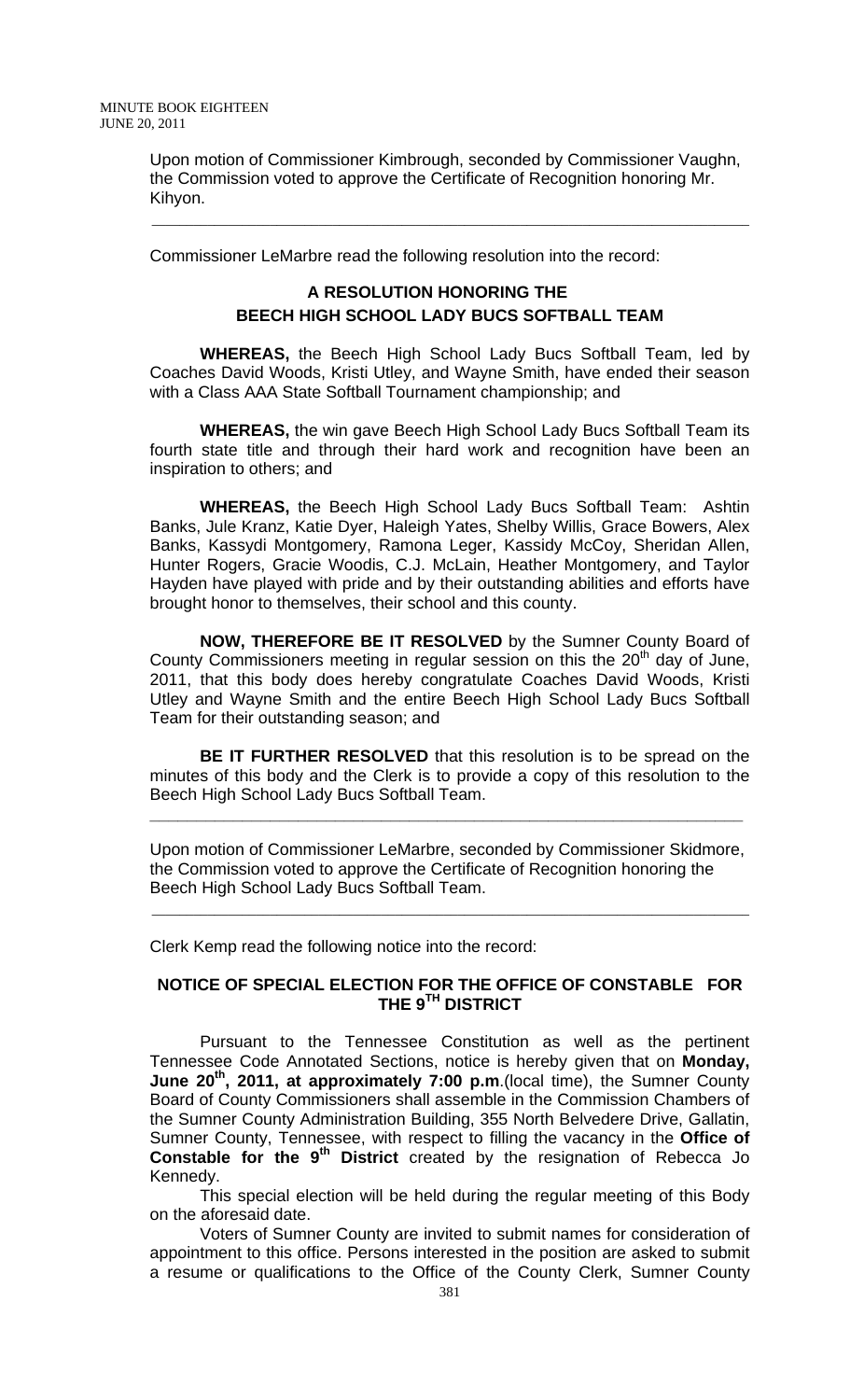Administration Building, 355 North Belvedere Drive, Room 111, Gallatin, Tennessee, 37066 by Monday, **June 20th**, **2011, 12:00 Noon** (local time) or attend the aforesaid 7:00 pm meeting and express interest to a member of the Sumner County Legislative Body.

The position must be filled according to all applicable state statutes, rules and regulations.

Anyone having an interest, desiring to comment or ask questions concerning the above referenced issue is invited to attend this meeting.

Chairman Hyde recognized Mark Nodini of 129 Bayview Drive in Hendersonville who requested the Commission to elect him as 9<sup>th</sup> District Constable.

**\_\_\_\_\_\_\_\_\_\_\_\_\_\_\_\_\_\_\_\_\_\_\_\_\_\_\_\_\_\_\_\_\_\_\_\_\_\_\_\_\_\_\_\_\_\_\_\_\_\_\_\_\_\_\_\_\_\_\_\_\_\_\_\_**

Hearing no others who were interest in the position, Commissioner Goode moved, seconded by Commissioner Kimbrough to cease nominations and elect Mr. Nodini as Ninth District Constable.

The following electronic vote was recorded in the following manner:

| <b>Akins</b>        | Geminden      |       | Utley     |          |
|---------------------|---------------|-------|-----------|----------|
| Graves              | Satterfield   | Y     | F. Freels | Y        |
| <b>Matthews</b>     | <b>Harris</b> | Y     | Ring      | Y        |
| <b>Brown Strong</b> | Vaughn        | Y     | LeMarbre  | Υ        |
| Moser               | <b>Decker</b> | Y     | Hyde      | Y        |
| Hughes              | Kimbrough     | Y     | Goode     |          |
| Skidmore            | Guthrie       | V     |           |          |
| <b>CONSTABLE</b>    | Yes: 20       | No: 0 | Abs: 0    | 07:50 PM |

Chairman Hyde declared the election of Mr. Nodina as Constable in the Ninth District.

Commissioner Graves moved, seconded by Commissioner Harris, to approve the resolution as presented.

\_\_\_\_\_\_\_\_\_\_\_\_\_\_\_\_\_\_\_\_\_\_\_\_\_\_\_\_\_\_\_\_\_\_\_\_\_\_\_\_\_\_\_\_\_\_\_\_\_\_\_\_\_\_\_\_\_\_\_\_\_\_\_\_\_\_\_\_\_\_\_\_\_\_\_\_\_\_\_\_\_\_\_\_\_\_

#### **1106-01 A RESOLUTION APPROVING THE BOND OF D.R. PHILLIPS, DIRECTOR OF SCHOOLS, SUMNER COUNTY, TENNESSEE**

**BE IT RESOLVED** by the Sumner County Board of County Commissioners meeting in regular session on this the  $20<sup>th</sup>$  day of June, 2011, that this body hereby approves the bond of D.R. Phillips, Director of Schools, Sumner County, Tennessee.

Chairman Hyde declared the resolution approved upon voice vote of the body.

 $\overline{\phantom{a}}$  ,  $\overline{\phantom{a}}$  ,  $\overline{\phantom{a}}$  ,  $\overline{\phantom{a}}$  ,  $\overline{\phantom{a}}$  ,  $\overline{\phantom{a}}$  ,  $\overline{\phantom{a}}$  ,  $\overline{\phantom{a}}$  ,  $\overline{\phantom{a}}$  ,  $\overline{\phantom{a}}$  ,  $\overline{\phantom{a}}$  ,  $\overline{\phantom{a}}$  ,  $\overline{\phantom{a}}$  ,  $\overline{\phantom{a}}$  ,  $\overline{\phantom{a}}$  ,  $\overline{\phantom{a}}$ 

**\_\_\_\_\_\_\_\_\_\_\_\_\_\_\_\_\_\_\_\_\_\_\_\_\_\_\_\_\_\_\_\_\_\_\_\_\_\_\_\_\_\_\_\_\_\_\_\_\_\_\_\_\_\_\_\_\_\_\_\_\_\_\_\_**

Commissioner Akins moved, seconded by Commissioner Goode, to approve the resolution as presented.

## **1106-28 A RESOLUTION SEEKING REPEAL OF RESOLUTION 1011-04 AND REVOCATION OF THE COUNTY FINANCIAL MANAGEMENT SYSTEM PASSED NOVEMBER 15, 2011**

 **WHEREAS,** on November 15, 2010, by the passage of Resolution 1011- 04, this body voted to adopt the County Financial Management System of 1981 (hereinafter the "1981 Act"); and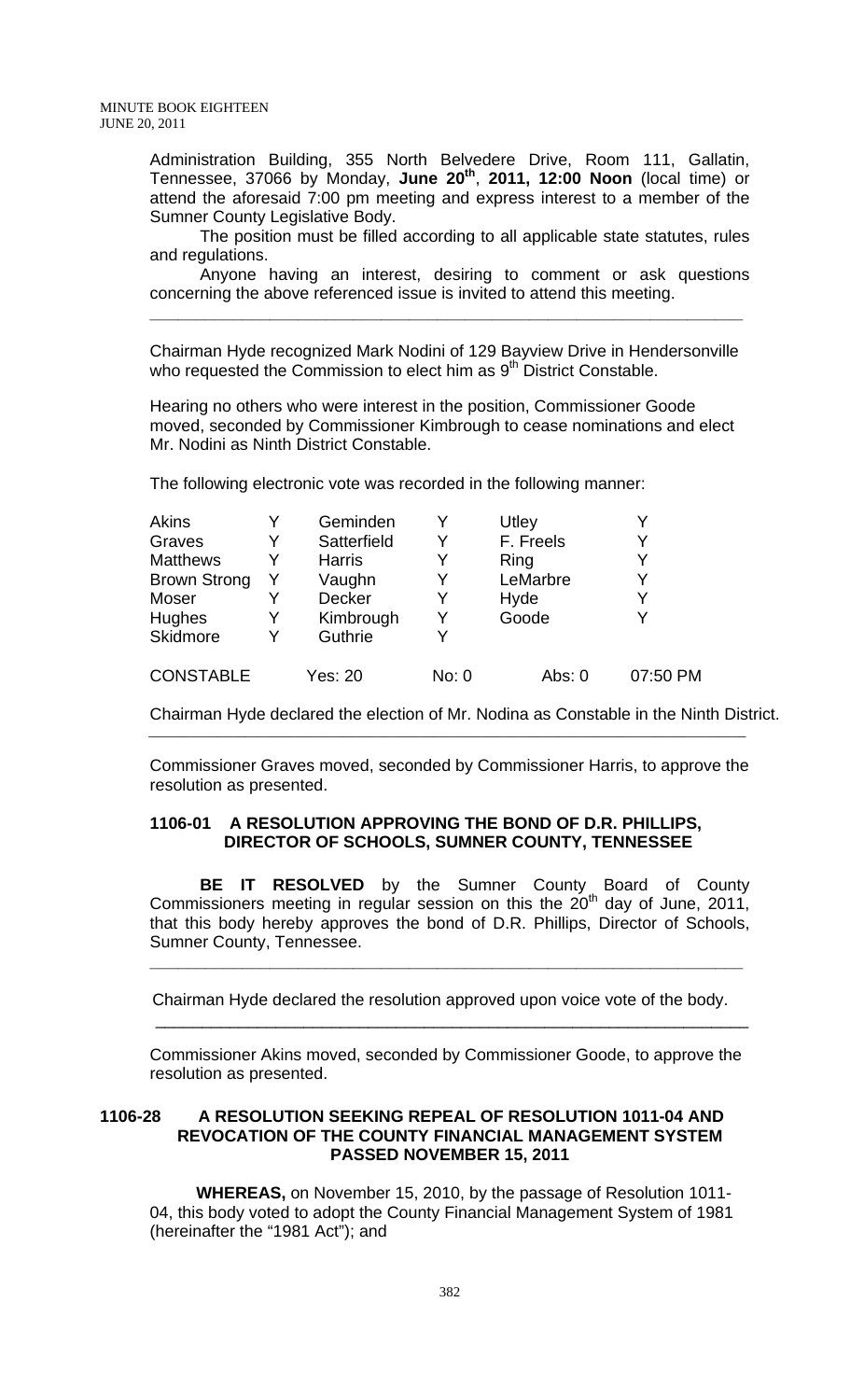**WHEREAS,** after statutory passage, the 1981 Financial Management Committee (the "1981 Committee") was properly created, met elected its Chairman and called public meetings in order to develop an implementation plan and put the 1981 Act into operation in our county; and

 **WHEREAS,** the 1981 Committee, at its meeting of June 6, 2011, voted to repeal the passage of the 1981 Act.

 **THEREFORE, BE IT RESOLVED** by the Sumner County Board of County Commissioners meeting in regular session, on this the  $20<sup>th</sup>$  day of June, 2011, that this body does hereby repeal Resolution 1011-04, passed on November 15, 2010 and thereby revoke the adoption of the provisions of the 1981 Act for Sumner County and return operation to the 2002 Private Act known as the Financial Management System in Sumner County (hereinafter the "2002 Act"); and

**BE IT FURTHER RESOLVED** that this resolution is effective immediately upon passage, the public welfare requiring it.

**\_\_\_\_\_\_\_\_\_\_\_\_\_\_\_\_\_\_\_\_\_\_\_\_\_\_\_\_\_\_\_\_\_\_\_\_\_\_\_\_\_\_\_\_\_\_\_\_\_\_\_\_\_\_\_\_\_\_\_\_\_\_\_\_**

Commissioner Kimbrough moved, seconded by Commissioner Utley, to amend Resolution 1106-28 to state that the Commission will appoint a committee to prepare, draft and present, in a timely manner, working with the Law Director and State Representative Maggart, a new private act for the 2012 session of the General Assembly. The committee is to be comprised of the following: County Executive, Road Superintendent, Director of Schools, County Commission Chairman, Board of Education Chairman, two appointed members each by the Commission and Board.

The following electronic vote was recorded in the following manner:

| Akins               |         | Geminden      |       |   | Utley     |          |
|---------------------|---------|---------------|-------|---|-----------|----------|
| Graves              | N       | Satterfield   |       | Y | F. Freels | N        |
| <b>Matthews</b>     | Y       | <b>Harris</b> |       | Y | Ring      | Y        |
| <b>Brown Strong</b> | Y       | Vaughn        |       | Y | LeMarbre  | Y        |
| Moser               | N       | Decker        |       | Y | Hyde      | N        |
| Hughes              | Y       | Kimbrough     |       | Y | Goode     | Y        |
| Skidmore            | А       | Guthrie       |       | Y |           |          |
| 1106-28.1           | Yes: 15 |               | No: 4 |   | Abs: 1    | 07:56 PM |

Chairman Hyde declared the amendment approved by the body.

The following electronic vote was recorded in the following manner:

| Akins               | Y              | Geminden      |       | N | Utley     |          |
|---------------------|----------------|---------------|-------|---|-----------|----------|
| Graves              | N              | Satterfield   |       | Y | F. Freels | N        |
| <b>Matthews</b>     | Y              | <b>Harris</b> |       | Y | Ring      | Y        |
| <b>Brown Strong</b> | Y              | Vaughn        |       | N | LeMarbre  | Y        |
| Moser               | N              | <b>Decker</b> |       | Y | Hyde      | N        |
| <b>Hughes</b>       | Y              | Kimbrough     |       | Y | Goode     | Y        |
| Guthrie             | Y              |               |       |   |           |          |
| 1106-28             | <b>Yes: 13</b> |               | No: 6 |   | Abs: $0$  | 08:10 PM |

Chairman Hyde declared the Resolution 1106-28 failed to pass by the necessary two-thirds vote.

\_\_\_\_\_\_\_\_\_\_\_\_\_\_\_\_\_\_\_\_\_\_\_\_\_\_\_\_\_\_\_\_\_\_\_\_\_\_\_\_\_\_\_\_\_\_\_\_\_\_\_\_\_\_\_\_\_\_\_\_\_\_\_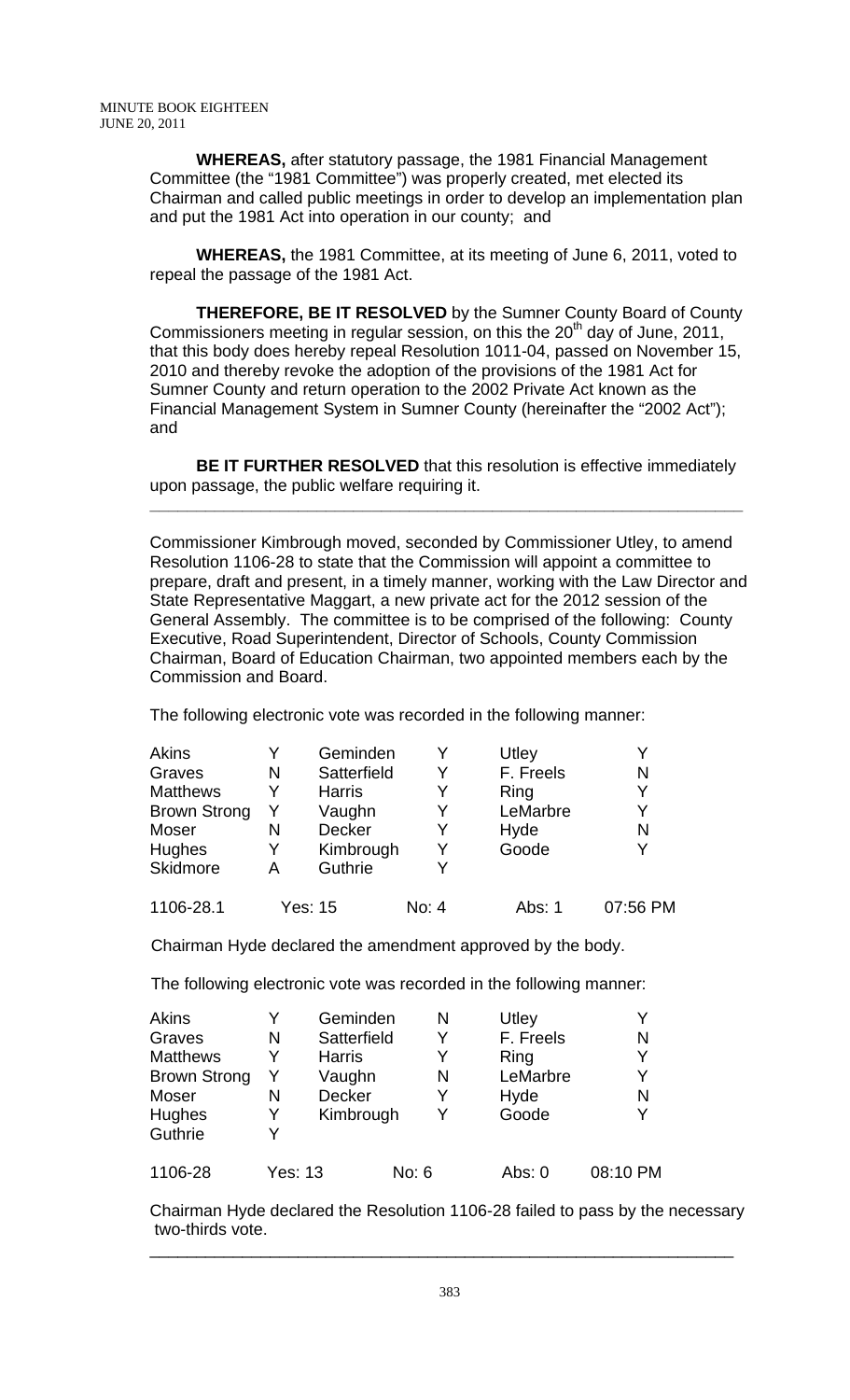## **REPORT FROM COUNTY OFFICIALS**

 By motion of Commissioner Paul Freels, seconded by Commissioner Vaughn, the commissioners approved unanimously the filing as received of the following reports: County Investments, County General Fund, County Debt Service Fund, County Highway Fund, County Capital Outlay Fund, School General Purpose Fund, School Federal Projects Fund, School Food Service Fund, Employee Health Insurance Trust Fund, Employee Dental Insurance Trust Fund, Casualty Insurance Trust Fund, County Trustee Funds, Special Reports: County Dental Insurance Claim Payments, County Health Insurance Claim Payments, County Property Tax Collections, County EMS Billing/Collections/Balances, County Sales Tax Collections, County Wheel Tax Collections, County Tax Rates/Property Values and County School Loan Program Rates. Approval of the filing of these records does not certify to the accuracy of the documents.

Chairman Hyde introduced the following:

#### **NOTARY PUBLIC ELECTION**

DEBORAH L BAXTER ANGELA KIMBROUGH RUTH N BEASLEY JANET KNIGHT MICHELLE L BINKLEY JOHN C LONG RICHARD D BLACK JR MAGGART JR THERESA L BRUGMAN LISA R MOORE WILLIAM D CECIL MAE M OLDHAM TONOA DAVIS EDNA PERRY MARTHA B DAVIS CHERI POTTS ROCHELLE DEGRAFF JEREMY H PRUITT TONI L DIXON SHARON L RYAN MAUREEN E FOX REGINA G SCOTT TERRY S FRIZZELL RITA SIMPSON REBECCA L HAACK REBECCA THOMAS<br>ADAM HABERMAN MARY E VAUGHN ADAM HABERMAN NATHAN J HARSH JOLENE WARD

KERREN LANDERSON ROY D HOLMAN SR. KAREN M BOONE LYNDORA MCCAFFERTY SCOTT B FERGUSON RHONDA M SCHNEIDER

> PERSONAL SURETY CONNIE I AUSTIN TERESA J BENNETT

Chairman Hyde introduced the following resolution:

#### **1106-NOT A RESOLUTION TO APPROVE AND ACCEPT APPLICATIONS FOR NOTARY PUBLIC POSITIONS AND PERSONAL SURETY GUARANTORS**

 **WHEREAS,** according to the law of the State of Tennessee, an individual must apply for the office of notary public in the county of residence, or of their principal place of business; and

 **WHEREAS**, state statute requires personal sureties making bonds for Notaries publics to be approved by the Sumner County Commission; and

 **WHEREAS,** said applicant must be approved by the County Commission assembled; and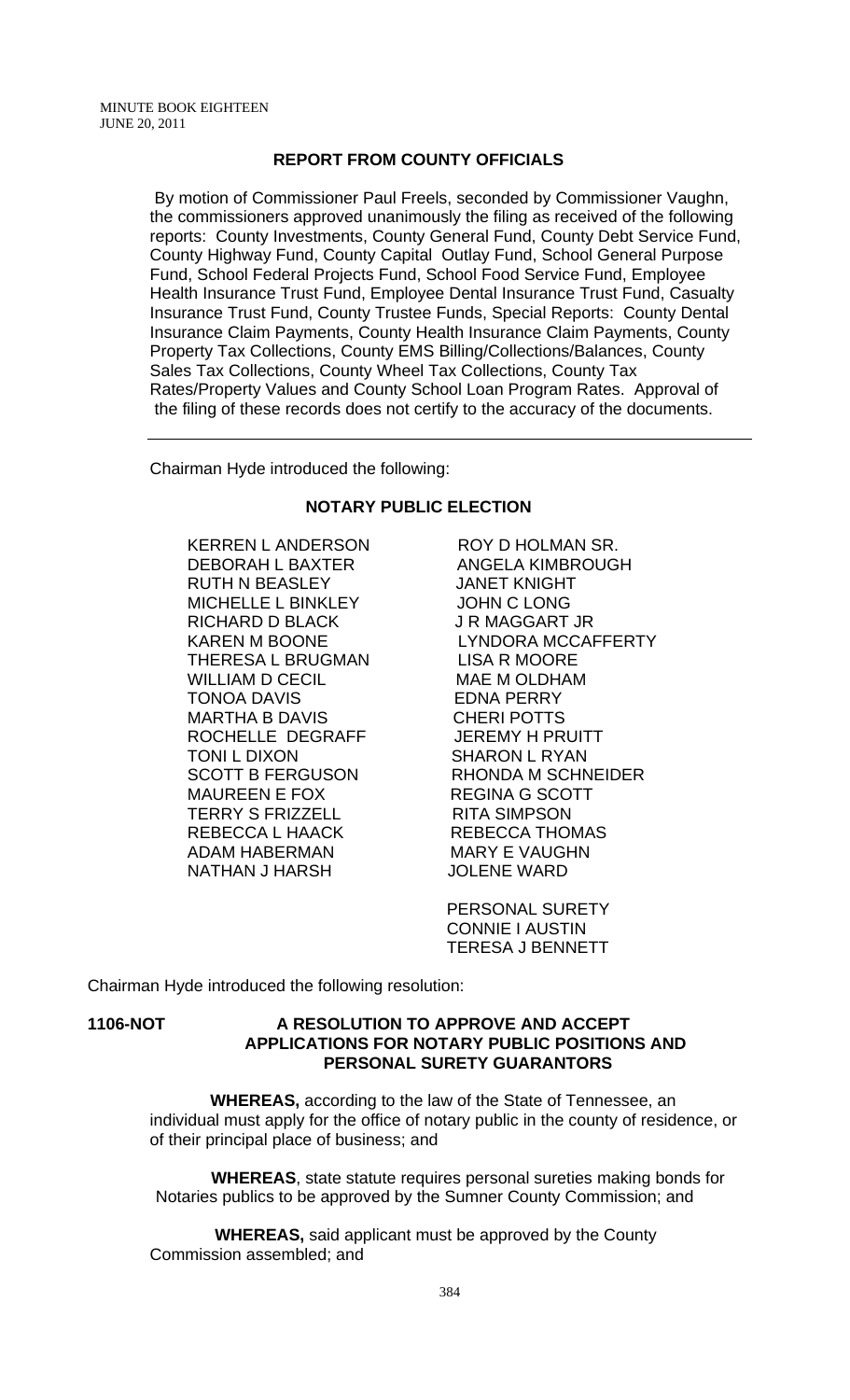**WHEREAS,** Bill Kemp, Sumner County Clerk, has certified according to the records of his office that the persons named on the attached listing labeled "SUMNER COUNTY NOTARY PUBLIC APPLICATIONS and SURETY GUARANTORS" have duly applied for the positions so sought; and

## **BE IT FURTHER RESOLVED THAT THIS TAKE EFFECT FROM AND AFTER PASSAGE.**

 **–––––––––––––––––––––––––––––––––––––––––––––––––––––––––**

 Upon motion of Commissioner Frank Freels, seconded by Commissioner Vaughn, voting was recorded in the following manner:

| <b>Akins</b>        |   | Geminden      |       | <b>Utley</b> |          |
|---------------------|---|---------------|-------|--------------|----------|
| Graves              | Y | Satterfield   | Y     | F. Freels    |          |
| <b>Matthews</b>     |   | <b>Harris</b> | Y     | Ring         |          |
| <b>Brown Strong</b> |   | Vaughn        | Α     | LeMarbre     | v        |
| Moser               |   | <b>Decker</b> | Y     | Hyde         | V        |
| <b>Hughes</b>       | Y | Kimbrough     | Y     | Goode        |          |
| <b>Skidmore</b>     | Y | Guthrie       | Y     |              |          |
| 1106-NOTARY         |   | Yes: 19       | No: 0 | Abs: 1       | 08:11 PM |

Chairman Hyde declared the election of Notaries Public by the body.

\_\_\_\_\_\_\_\_\_\_\_\_\_\_\_\_\_\_\_\_\_\_\_\_\_\_\_\_\_\_\_\_\_\_\_\_\_\_\_\_\_\_\_\_\_\_\_\_\_\_\_\_\_\_\_\_\_\_\_\_\_\_\_\_

 Clerk Kemp read correspondence from Lois Wood, expressing her gratitude for the Certificate of Recognition honoring her late husband Randy Wood.

#### **COMMITTEE ON COMMITTEES**

\_\_\_\_\_\_\_\_\_\_\_\_\_\_\_\_\_\_\_\_\_\_\_\_\_\_\_\_\_\_\_\_\_\_\_\_\_\_\_\_\_\_\_\_\_\_\_\_\_\_\_\_\_\_\_\_\_\_\_\_\_\_\_\_

Commissioner Utley moved, seconded by Commissioner LeMarbre, to appoint David Satterfield to another term on the Sumner County Resource Authority. The motion carried with Commissioner Frank Freels voting no.

Commissioner Utley stated that the business for next month's meeting would be to fill a vacancy on the Sumner County Airport Authority, expiring term of Tim Adair. Also, next month the Commission will elect a new Committee on Committees.

#### **EDUCATION COMMITTEE**

 $\overline{\phantom{a}}$  , and the contribution of the contribution of the contribution of the contribution of the contribution of the contribution of the contribution of the contribution of the contribution of the contribution of the

 **\_\_\_\_\_\_\_\_\_\_\_\_\_\_\_\_\_\_\_\_\_\_\_\_\_\_\_\_\_\_\_\_\_\_\_\_\_\_\_\_\_\_\_\_\_\_\_\_\_\_\_\_\_\_\_\_\_\_\_\_\_\_\_\_** 

There was no report from the Education Committee.

#### **HIGHWAY COMMISSION**

Commissioner Graves moved, seconded by Commissioner Frank Freels, to approve the resolution as presented.

## **1106-23 A RESOLUTION ACCEPTING OLD HIGHWAY 109 NORTH AS A COUNTY ROAD AND CHANGING NAME OF SAME TO SCOTTY PARKER ROAD**

**BE IT RESOLVED** by the Sumner County Board of County Commissioners meeting in regular session on this the  $20<sup>th</sup>$  day of June, 2011, that this body hereby accepts Old Highway 109 North as a County Road being 4.72 miles in length beginning at New 109 by-pass and ending at New 109 by-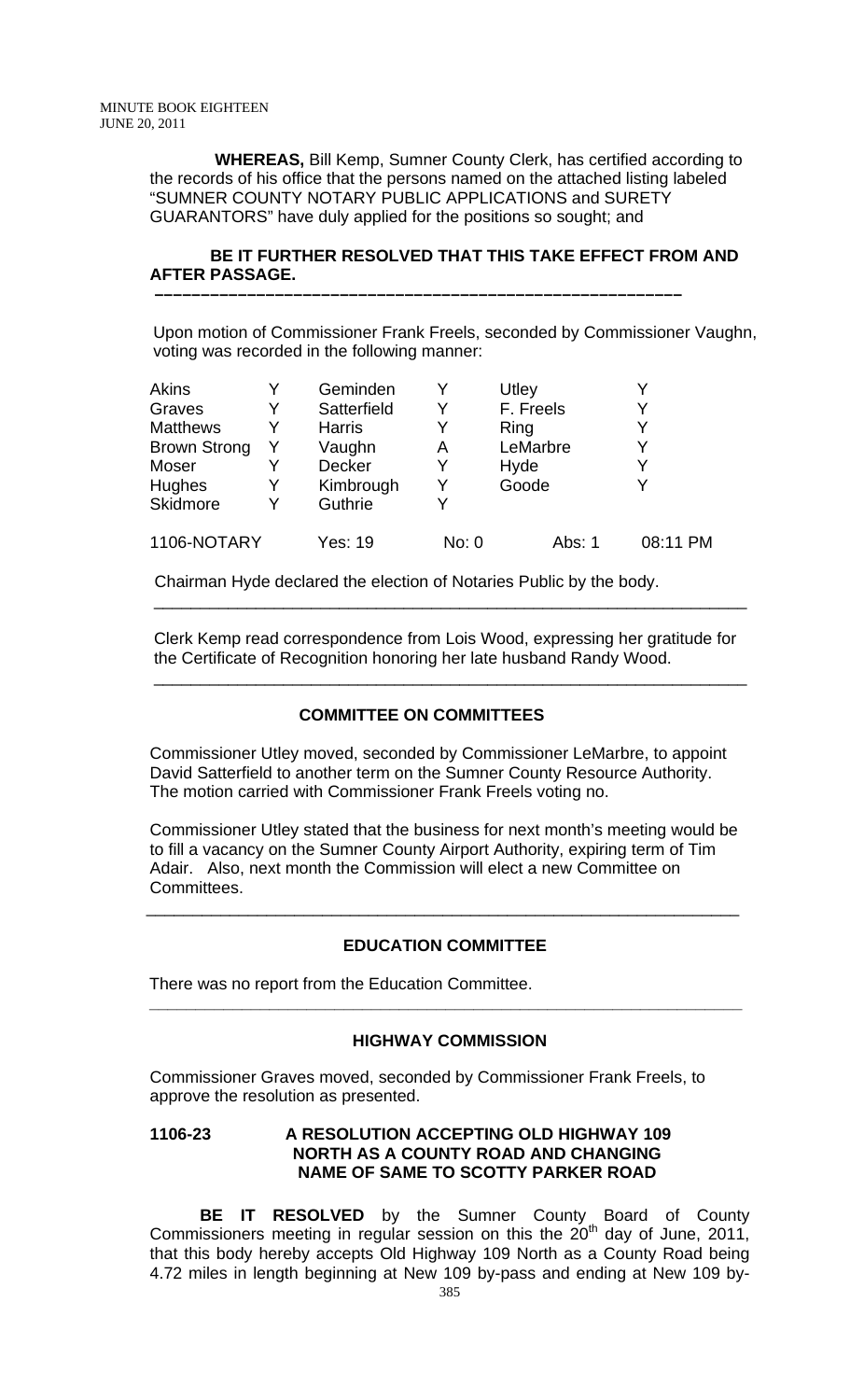pass sixteen hundred foot (1600') South of Hollis Chapel and subject to conveyance of a hundred foot (100') right-of-way and a twenty-two foot (22') road bed and two bridges from 0.00 to first bridge at 1.34 and second at 1.80; and

**BE IT FURTHER RESOLVE** that the road name shall be changed to Scotty Parker Road; and

**BE IT FURTHER RESOLVED** that said road shall be added to the official Road List.

**\_\_\_\_\_\_\_\_\_\_\_\_\_\_\_\_\_\_\_\_\_\_\_\_\_\_\_\_\_\_\_\_\_\_\_\_\_\_\_\_\_\_\_\_\_\_\_\_\_\_\_\_\_\_\_\_\_\_\_\_\_\_\_\_**

 Upon motion of Commissioner Kimbrough, seconded by Commissioner Vaughn, the Commission voted to approve the resolution.

#### **GENERAL OPERATIONS COMMITTEE**

\_\_\_\_\_\_\_\_\_\_\_\_\_\_\_\_\_\_\_\_\_\_\_\_\_\_\_\_\_\_\_\_\_\_\_\_\_\_\_\_\_\_\_\_\_\_\_\_\_\_\_\_\_\_\_\_\_\_\_\_\_\_\_\_\_\_\_\_\_\_

There was no report from the General Operations Committee.

#### **EMERGENCY SERVICES COMMITTEE**

**\_\_\_\_\_\_\_\_\_\_\_\_\_\_\_\_\_\_\_\_\_\_\_\_\_\_\_\_\_\_\_\_\_\_\_\_\_\_\_\_\_\_\_\_\_\_\_\_\_\_\_\_\_\_\_\_\_\_\_\_\_\_\_\_\_\_\_\_\_** 

There was no report from the Emergency Services Committee.

#### **PUBLIC SERVICES COMMITTEE**

**\_\_\_\_\_\_\_\_\_\_\_\_\_\_\_\_\_\_\_\_\_\_\_\_\_\_\_\_\_\_\_\_\_\_\_\_\_\_\_\_\_\_\_\_\_\_\_\_\_\_\_\_\_\_\_\_\_\_\_\_\_\_\_\_\_\_\_\_\_** 

There was no report from the Public Services Committee.

#### **LEGISLATIVE COMMITTEE**

**\_\_\_\_\_\_\_\_\_\_\_\_\_\_\_\_\_\_\_\_\_\_\_\_\_\_\_\_\_\_\_\_\_\_\_\_\_\_\_\_\_\_\_\_\_\_\_\_\_\_\_\_\_\_\_\_\_\_\_\_\_\_\_\_\_\_\_\_\_** 

There was no report from the Legislative Committee.

#### **BUDGET COMMITTEE**

Commissioner Moser moved, seconded by Commissioner Frank Freels, to group and approve Resolutions 1106-24 and 1106-25.

**\_\_\_\_\_\_\_\_\_\_\_\_\_\_\_\_\_\_\_\_\_\_\_\_\_\_\_\_\_\_\_\_\_\_\_\_\_\_\_\_\_\_\_\_\_\_\_\_\_\_\_\_\_\_\_\_\_\_\_\_\_\_\_\_\_\_\_\_\_** 

## **1106-24 A RESOLUTION APPROVING CONTINUATION BUDGETS EFFECTIVE JULY 1, 2011 UNTIL FINAL APPROVAL OF THE FISCAL YEAR 2011-2012 BUDGETS**

**BE IT RESOLVED** by the Sumner County Board of County Commissioners, meeting in regular session on this the  $20<sup>th</sup>$  day of June 2011, that this body hereby approves the continuation budgets (County General Fund, General Debt Service Fund, Drug Control Fund, Courthouse & Jail Maintenance Fund, & Highway Fund), identical to the Fiscal Year 2010-2011 Budgets; and

**BE IT FURTHER RESOLVED** that this continuation budgets shall be effective July 1, 2011 and continuing until such time as this body shall approve the Fiscal Year 2011-2012 Budgets; and

**BE IT FURTHER RESOLVED** that during these continuation budget phase, that capital items may not be purchased, unless the purchase is absolutely necessary in order to facilitate the efficient operation of the office or department (in which case the official may undertake such purchase and thereby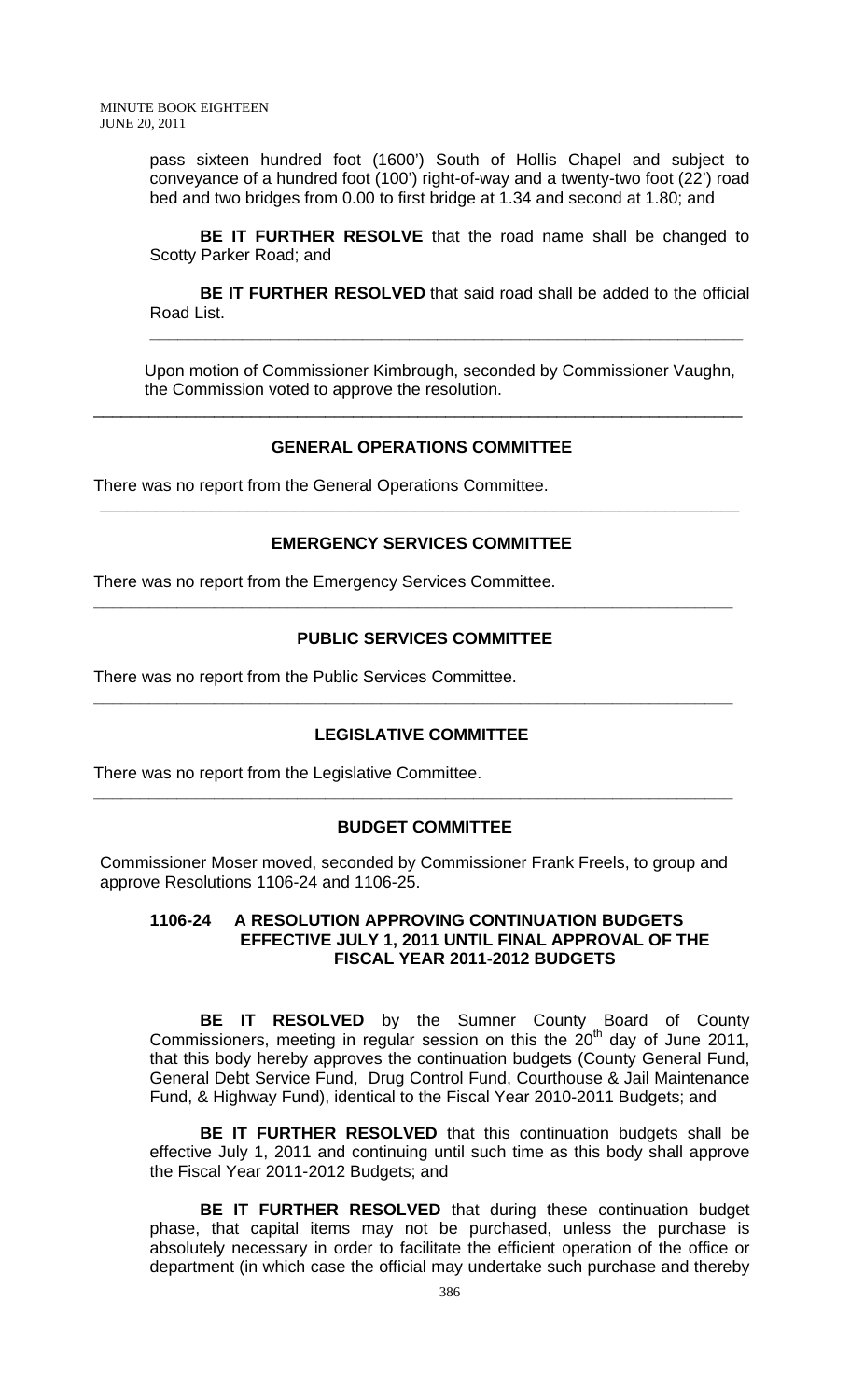must document the need, cost, etc and the cost(s) of the purchase(s) must not result in total expenditures in excess of one-twelfth (1/12) of the annual budget appropriations in any month for that department); and

**BE IT FURTHER RESOLVED** that the Sheriff's Office is authorized to proceed with the Visionair purchase previously approved by this body; and

**BE IT FURTHER RESOLVED** that any resolutions in conflict or contrary to this resolution shall be overturned and replaced by the terms and conditions of this resolution.

#### **1106-25 A RESOLUTION APPROVING CONTINUATION BUDGETS FOR THE BOARD OF EDUCATION EFFECTIVE JULY 1, 2011 UNTIL FINAL APPROVAL OF THE FISCAL YEAR 2011-2012 BUDGETS**

**\_\_\_\_\_\_\_\_\_\_\_\_\_\_\_\_\_\_\_\_\_\_\_\_\_\_\_\_\_\_\_\_\_\_\_\_\_\_\_\_\_\_\_\_\_\_\_\_\_\_\_\_\_\_\_\_\_\_\_\_\_\_\_\_** 

**BE IT RESOLVED** by the Sumner County Board of County Commissioners, meeting in regular session on this the  $20<sup>th</sup>$  day of June 2011, that this body hereby approves the continuation budgets (General Purpose Fund, School Federal Projects Fund, School Food Service Fund and School Endowment Trust Fund), identical to the Fiscal Year 2010-2011 Budgets; and

**BE IT FURTHER RESOLVED** that these continuation budgets shall be effective July 1, 2011 and continuing until such time as this body shall approve the Fiscal Year 2011-2012 Budgets; and

**BE IT FURTHER RESOLVED** that during this continuation budget phase, that capital items may not be purchased, unless the purchase is absolutely necessary in order to facilitate the efficient operation of the office or department (in which case the official may undertake such purchase and thereby must document the need, cost, etc and the cost(s) of the purchase(s) must not result in total expenditures in excess of one-twelfth (1/12) of the annual budget appropriations in any month for that department); and

**BE IT FURTHER RESOLVED** that any resolutions in conflict or contrary to this resolution shall be overturned and replaced by the terms and conditions of this resolution.

**\_\_\_\_\_\_\_\_\_\_\_\_\_\_\_\_\_\_\_\_\_\_\_\_\_\_\_\_\_\_\_\_\_\_\_\_\_\_\_\_\_\_\_\_\_\_\_\_\_\_\_\_\_\_\_\_\_\_\_\_\_\_\_\_**

The following electronic vote was recorded in the following manner:

| Akins<br>Graves<br><b>Matthews</b><br><b>Brown Strong</b><br>Moser<br><b>Hughes</b><br>Skidmore | Y<br>Y<br>Y<br>Y<br>Y<br>Y<br>Y | Geminden<br>Satterfield<br><b>Harris</b><br>Vaughn<br><b>Decker</b><br>Kimbrough<br>Guthrie |       | Y<br>Y<br>Y<br>Y<br>Y<br>Y<br>Y | Utley<br>F. Freels<br>Ring<br>LeMarbre<br>Hyde<br>Goode | Y<br>Y<br>Y<br>V |
|-------------------------------------------------------------------------------------------------|---------------------------------|---------------------------------------------------------------------------------------------|-------|---------------------------------|---------------------------------------------------------|------------------|
| 1106-24                                                                                         | Yes: 20                         |                                                                                             | No: 0 |                                 | Abs: $0$                                                | 08:17 PM         |

Chairman Hyde declared the two resolutions approved by the body.

\_\_\_\_\_\_\_\_\_\_\_\_\_\_\_\_\_\_\_\_\_\_\_\_\_\_\_\_\_\_\_\_\_\_\_\_\_\_\_\_\_\_\_\_\_\_\_\_\_\_\_\_\_\_\_\_\_\_\_\_\_\_\_\_\_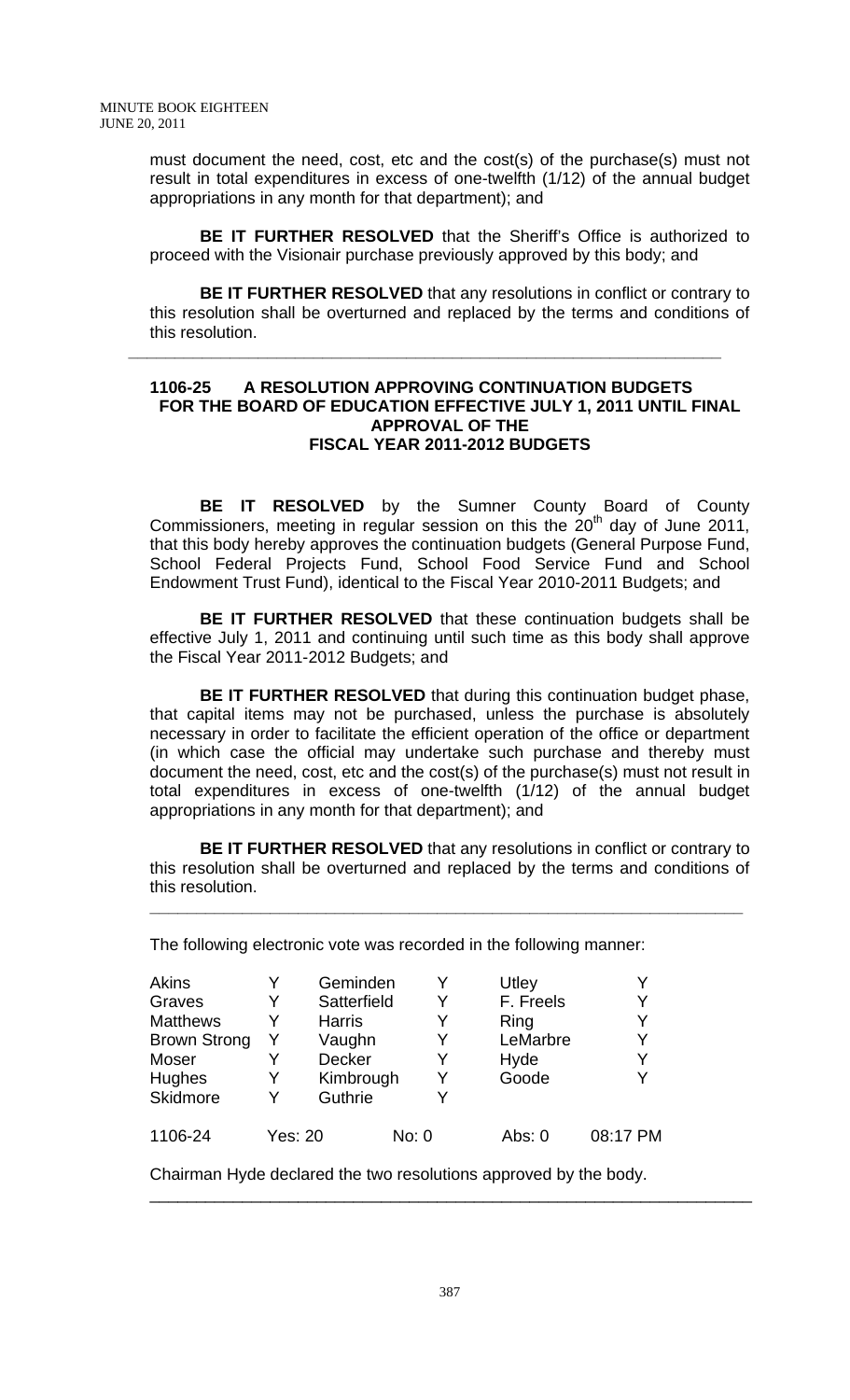Commissioner Moser introduced the following resolution and moved for approval; The motion seconded by Commissioner Vaughn.

#### **1106-26 A RESOLUTION APPROPRIATING \$50,000.00 FROM UNDESIGNATED FUND BALANCE TO COURTHOUSE AND JAIL MAINTENANCE FOR EMERGENCY CASTALIAN SPRINGS AMBULANCE BUILDING REPAIR (\$40,000.00) AND GENERAL BUILDING MAINTENANCE (\$10,000.00)**

 **BE IT RESOLVED** by the Sumner County Board of County Commissioners meeting in regular session on this the  $20<sup>th</sup>$  day of June, 2011, that this body hereby appropriates \$50,000.00 from undesignated fund balance to Courthouse and Jail Maintenance for Emergency Castalian Springs Ambulance Building Repair (\$40,000.00) and General Building Repair (\$10,000.00) as shown on the attachment herewith.

**\_\_\_\_\_\_\_\_\_\_\_\_\_\_\_\_\_\_\_\_\_\_\_\_\_\_\_\_\_\_\_\_\_\_\_\_\_\_\_\_\_\_\_\_\_\_\_\_\_\_\_\_\_\_\_\_\_\_\_\_\_\_\_\_**

The following electronic vote was recorded in the following manner:

| <b>Akins</b>        |         | Geminden      |       |   | Utley     |          |
|---------------------|---------|---------------|-------|---|-----------|----------|
| Graves              |         | Satterfield   |       | Y | F. Freels |          |
| <b>Matthews</b>     |         | <b>Harris</b> |       | Y | Ring      |          |
| <b>Brown Strong</b> |         | Vaughn        |       | Y | LeMarbre  |          |
| Moser               |         | Decker        |       | Y | Hyde      |          |
| <b>Hughes</b>       | Y       | Kimbrough     |       | Y | Goode     |          |
| <b>Skidmore</b>     | Y       | Guthrie       |       | Y |           |          |
| 1106-26             | Yes: 20 |               | No: 0 |   | Abs: $0$  | 08:18 PM |

 **\_\_\_\_\_\_\_\_\_\_\_\_\_\_\_\_\_\_\_\_\_\_\_\_\_\_\_\_\_\_\_\_\_\_\_\_\_\_\_\_\_\_\_\_\_\_\_\_\_\_\_\_\_\_\_\_\_\_\_\_\_\_\_** 

Chairman Hyde declared the Resolution approved by the body.

 Commissioner Moser introduced the following resolution and moved for approval; The motion seconded by Commissioner Vaughn.

#### **1106-27 A RESOLUTION APPROPRIATING \$131,875.00 FROM USDA/NRC FUNDS TO VARIOUS HIGHWAY BURDGET LINE ITEMS FOR THE HIGHWAY DEPARTMENT**

**BE IT RESOLVED** by the Sumner County Board of County Commissioners meeting in regular session on this the  $20<sup>th</sup>$  day of June, 2011 that this body hereby appropriates \$141,875.00 from USDA/NRC Funds to Various Highway Budget line items for the Highway Department as shown on attachment herewith.

The following electronic vote was recorded in the following manner:

| Akins<br>Graves<br><b>Harris</b><br>Vaughn<br>Decker<br>Kimbrough | Y<br>Y<br>Y<br>Y<br>Y<br>Y | Geminden<br>Satterfield<br>Ring<br>LeMarbre<br>Hyde<br>Goode | Y<br>Y<br>Y<br>Y<br>Y<br>Y | Utley<br><b>Matthews</b><br><b>Brown Strong</b><br>Moser<br>Hughes<br><b>Skidmore</b> | Y<br>Y   |
|-------------------------------------------------------------------|----------------------------|--------------------------------------------------------------|----------------------------|---------------------------------------------------------------------------------------|----------|
| Guthrie                                                           | V                          |                                                              |                            |                                                                                       |          |
| 1106-27                                                           | Yes: 19                    |                                                              | No: 0                      | Abs: 0                                                                                | 08:19 PM |

Chairman Hyde declared Resolution 1106-27 approved by the body by the necessary two-thirds vote of the body.